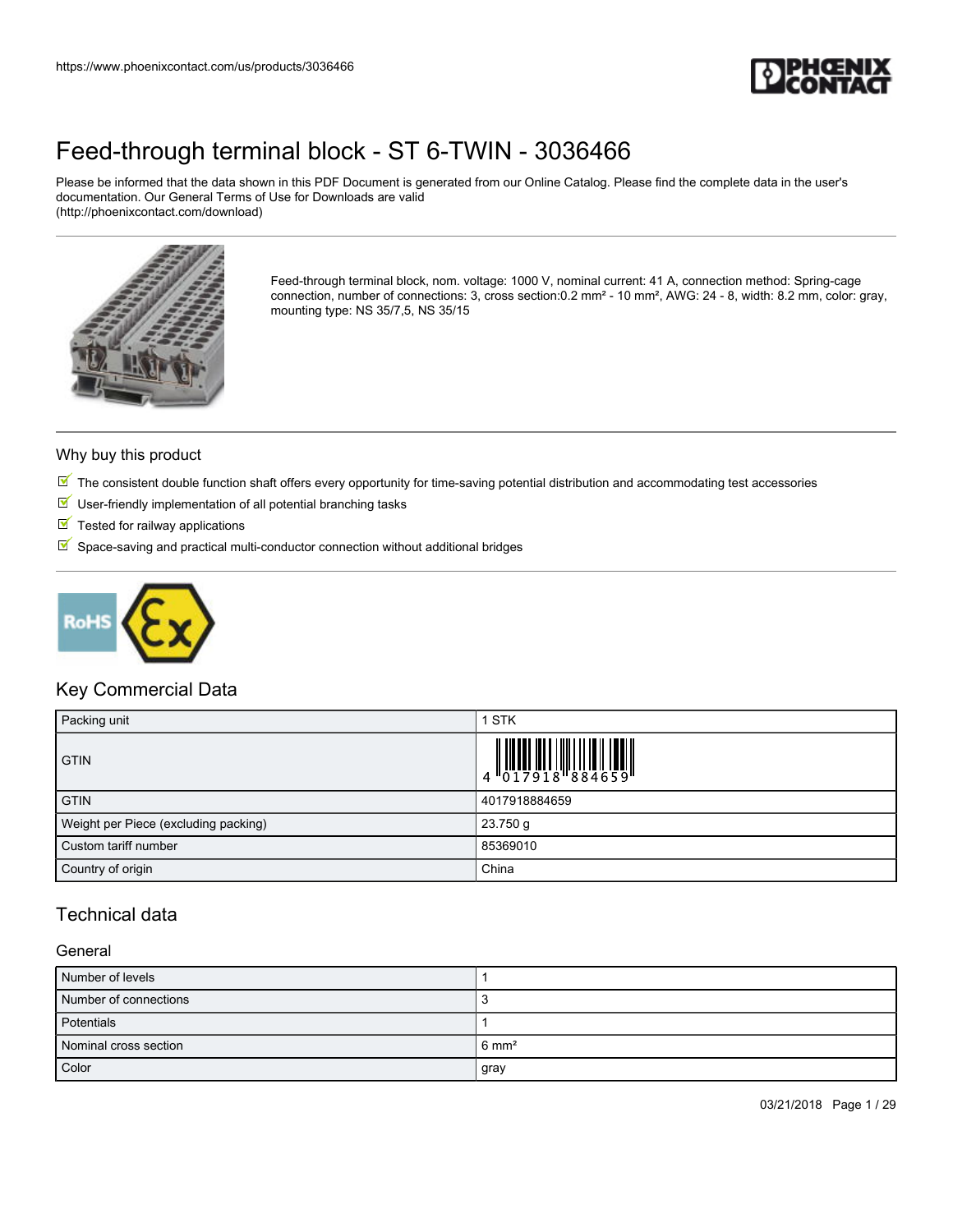

## Technical data

#### General

| Insulating material                                                                          | PA                                                                                                                                                                    |
|----------------------------------------------------------------------------------------------|-----------------------------------------------------------------------------------------------------------------------------------------------------------------------|
| Flammability rating according to UL 94                                                       | V <sub>0</sub>                                                                                                                                                        |
| Area of application                                                                          | Railway industry                                                                                                                                                      |
|                                                                                              | Machine building                                                                                                                                                      |
|                                                                                              | Plant engineering                                                                                                                                                     |
|                                                                                              | Process industry                                                                                                                                                      |
| Rated surge voltage                                                                          | 8 kV                                                                                                                                                                  |
| Degree of pollution                                                                          | 3                                                                                                                                                                     |
| Overvoltage category                                                                         | $\mathbf{III}$                                                                                                                                                        |
| Insulating material group                                                                    |                                                                                                                                                                       |
| Maximum power dissipation for nominal condition                                              | 1.31 W                                                                                                                                                                |
| Maximum load current                                                                         | 52 A (in case of a 10 mm <sup>2</sup> conductor cross section, the maximum load<br>current must not be exceeded by the total current of all connected<br>conductors.) |
| Nominal current I <sub>N</sub>                                                               | 41 A (with 10 mm <sup>2</sup> conductor cross section)                                                                                                                |
| Nominal voltage U <sub>N</sub>                                                               | 1000 V                                                                                                                                                                |
| Open side panel                                                                              | Yes                                                                                                                                                                   |
| Shock protection test specification                                                          | DIN EN 50274 (VDE 0660-514):2002-11                                                                                                                                   |
| Back of the hand protection                                                                  | guaranteed                                                                                                                                                            |
| Finger protection                                                                            | guaranteed                                                                                                                                                            |
| Result of surge voltage test                                                                 | Test passed                                                                                                                                                           |
| Surge voltage test setpoint                                                                  | 9.8 kV                                                                                                                                                                |
| Result of power-frequency withstand voltage test                                             | Test passed                                                                                                                                                           |
| Power frequency withstand voltage setpoint                                                   | 2.2 kV                                                                                                                                                                |
| Result of the test for mechanical stability of terminal points (5 x conductor<br>connection) | Test passed                                                                                                                                                           |
| Result of bending test                                                                       | Test passed                                                                                                                                                           |
| Bending test rotation speed                                                                  | 10 rpm                                                                                                                                                                |
| Bending test turns                                                                           | 135                                                                                                                                                                   |
| Bending test conductor cross section/weight                                                  | $0.2$ mm <sup>2</sup> / $0.2$ kg                                                                                                                                      |
|                                                                                              | 6 mm <sup>2</sup> / 1.4 kg                                                                                                                                            |
|                                                                                              | 10 mm <sup>2</sup> / 2 kg                                                                                                                                             |
| Tensile test result                                                                          | Test passed                                                                                                                                                           |
| Conductor cross section tensile test                                                         | $0.2 \text{ mm}^2$                                                                                                                                                    |
| Tractive force setpoint                                                                      | 10N                                                                                                                                                                   |
| Conductor cross section tensile test                                                         | $6 \text{ mm}^2$                                                                                                                                                      |
| Tractive force setpoint                                                                      | 80 N                                                                                                                                                                  |
| Conductor cross section tensile test                                                         | $10 \text{ mm}^2$                                                                                                                                                     |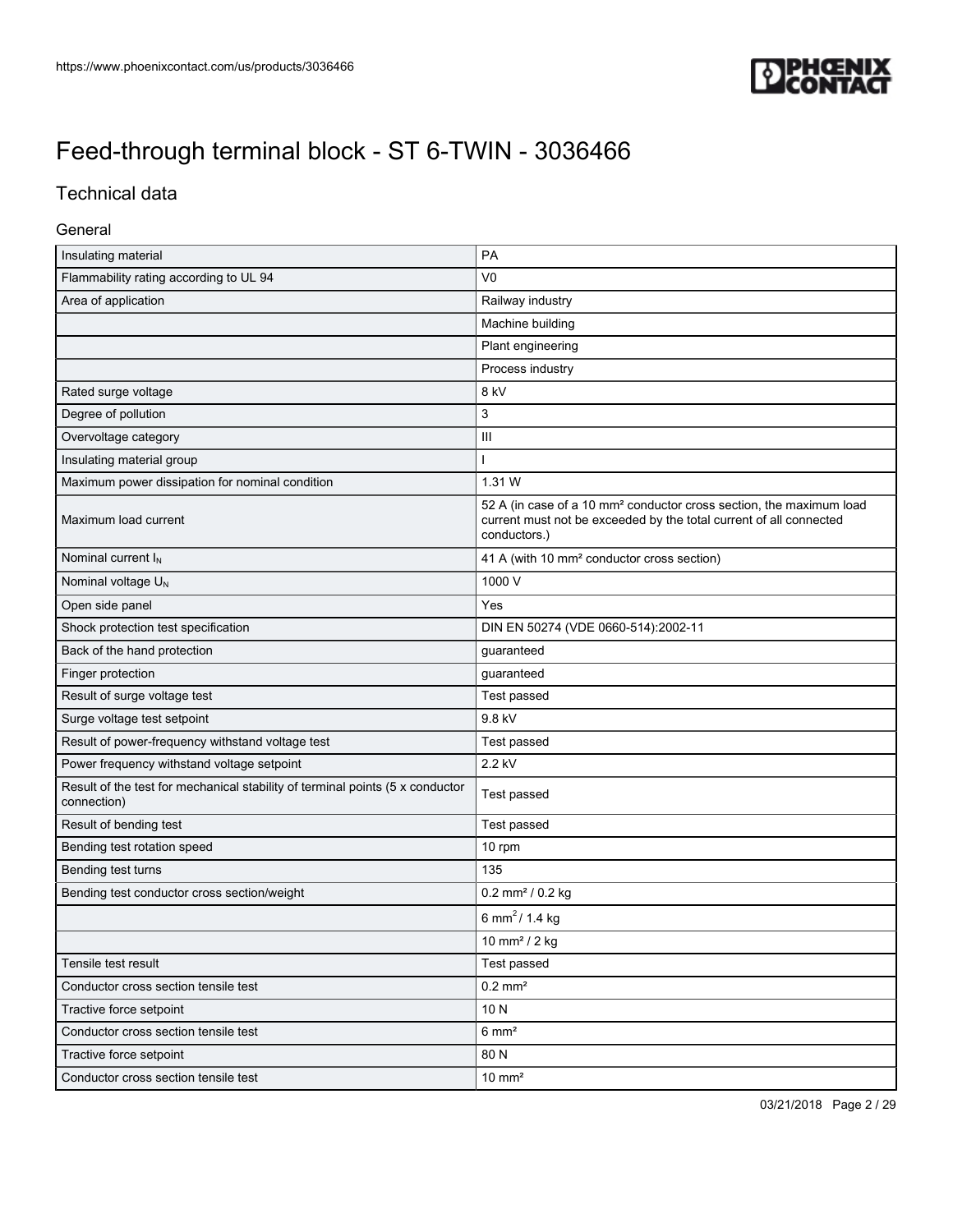

## Technical data

#### General

| Tractive force setpoint                                                 | 90 N                                        |
|-------------------------------------------------------------------------|---------------------------------------------|
| Result of tight fit on support                                          | Test passed                                 |
| Tight fit on carrier                                                    | <b>NS 35</b>                                |
| Setpoint                                                                | 5N                                          |
| Result of voltage-drop test                                             | Test passed                                 |
| Requirements, voltage drop                                              | $\leq$ 3.2 mV                               |
| Result of temperature-rise test                                         | Test passed                                 |
| Short circuit stability result                                          | Test passed                                 |
| Conductor cross section short circuit testing                           | $6 \text{ mm}^2$                            |
| Short-time current                                                      | 0.72 kA                                     |
| Conductor cross section short circuit testing                           | $10 \text{ mm}^2$                           |
| Short-time current                                                      | 1.2 kA                                      |
| Result of thermal test                                                  | Test passed                                 |
| Ageing test for screwless modular terminal block temperature cycles     | 192                                         |
| Proof of thermal characteristics (needle flame) effective duration      | 30 <sub>s</sub>                             |
| Result of aging test                                                    | Test passed                                 |
| Oscillation, broadband noise test result                                | Test passed                                 |
| Test specification, oscillation, broadband noise                        | DIN EN 50155 (VDE 0115-200):2008-03         |
| Test spectrum                                                           | Service life test category 2, bogie-mounted |
| Test frequency                                                          | $f_1 = 5$ Hz to $f_2 = 250$ Hz              |
| <b>ASD level</b>                                                        | 11.83 $(m/s^2)^2$ /Hz                       |
| Acceleration                                                            | 4.25 <sub>g</sub>                           |
| Test duration per axis                                                  | 5h                                          |
| <b>Test directions</b>                                                  | X-, Y- and Z-axis                           |
| Shock test result                                                       | Test passed                                 |
| Test specification, shock test                                          | DIN EN 50155 (VDE 0115-200):2008-03         |
| Shock form                                                              | Half-sine                                   |
| Acceleration                                                            | 30 <sub>g</sub>                             |
| Shock duration                                                          | 18 <sub>ms</sub>                            |
| Number of shocks per direction                                          | 3                                           |
| Test directions                                                         | X-, Y- and Z-axis (pos. and neg.)           |
| Relative insulation material temperature index (Elec., UL 746 B)        | 130 °C                                      |
| Temperature index of insulation material (DIN EN 60216-1 (VDE 0304-21)) | 130 °C                                      |
| Static insulating material application in cold                          | -60 $^{\circ}$ C                            |
| Behavior in fire for rail vehicles (DIN 5510-2)                         | Test passed                                 |
| Flame test method (DIN EN 60695-11-10)                                  | V0                                          |
| Oxygen index (DIN EN ISO 4589-2)                                        | >32%                                        |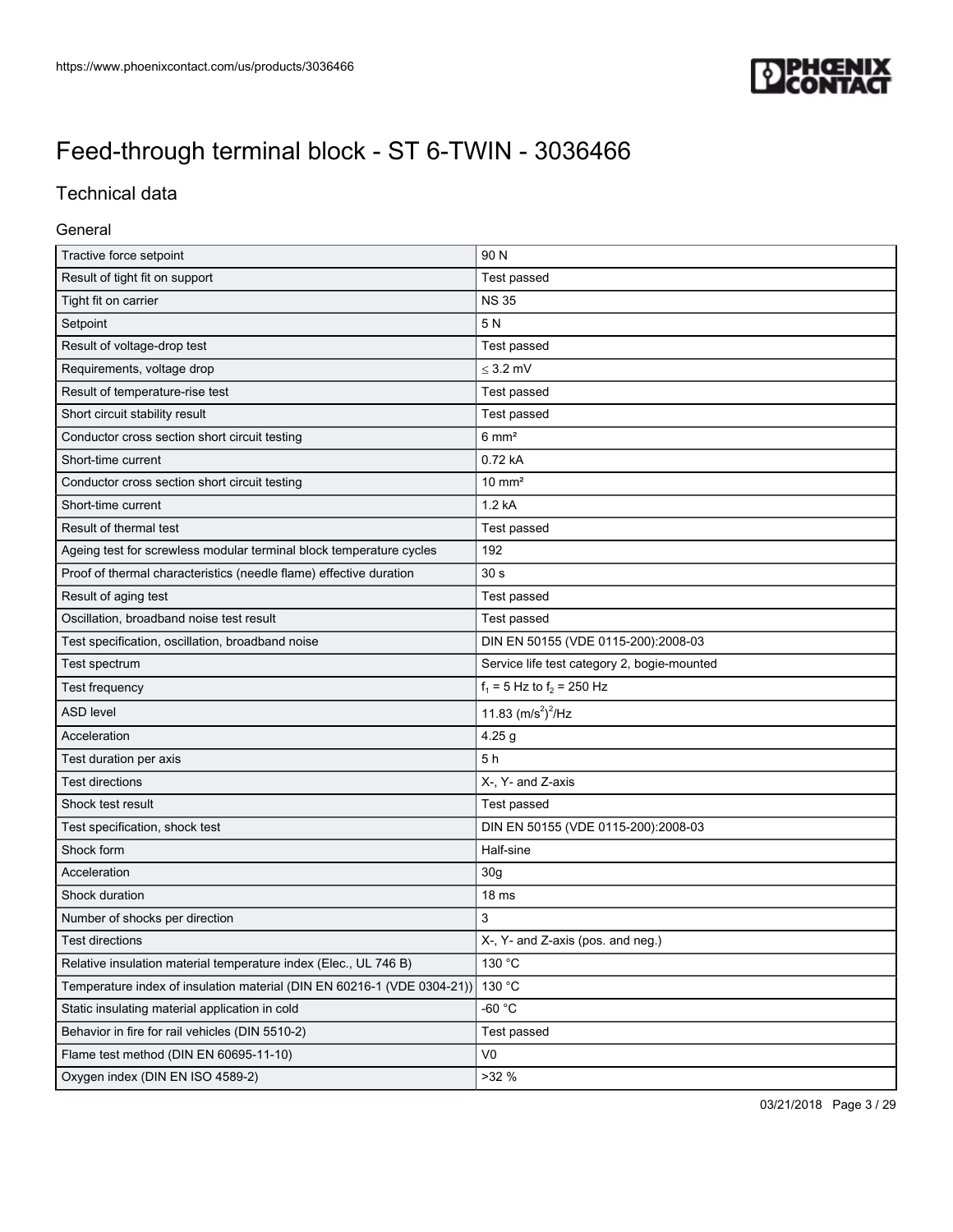

## Technical data

#### General

| NF F16-101, NF F10-102 Class I                          | $\overline{2}$  |
|---------------------------------------------------------|-----------------|
| NF F16-101, NF F10-102 Class F                          | っ               |
| Surface flammability NFPA 130 (ASTM E 162)              | passed          |
| Specific optical density of smoke NFPA 130 (ASTM E 662) | passed          |
| Smoke gas toxicity NFPA 130 (SMP 800C)                  | passed          |
| Calorimetric heat release NFPA 130 (ASTM E 1354)        | 28 MJ/kg        |
| Fire protection for rail vehicles (DIN EN 45545-2) R22  | $HL$ 1 - $HL$ 3 |
| Fire protection for rail vehicles (DIN EN 45545-2) R23  | $HL$ 1 - $HL$ 3 |
| Fire protection for rail vehicles (DIN EN 45545-2) R24  | $HL$ 1 - $HL$ 3 |
| Fire protection for rail vehicles (DIN EN 45545-2) R26  | $HL$ 1 - $HL$ 3 |

#### Dimensions

| Width            | 8.2 mm           |
|------------------|------------------|
| End cover width  | $2.2 \text{ mm}$ |
| Length           | 90.5 mm          |
| Height NS 35/7,5 | 43.5 mm          |
| Height NS 35/15  | 51 mm            |

#### Connection data

| Connection method                                                                          | Spring-cage connection |
|--------------------------------------------------------------------------------------------|------------------------|
| Connection in acc. with standard                                                           | IEC 60947-7-1          |
| Conductor cross section solid min.                                                         | $0.2$ mm <sup>2</sup>  |
| Conductor cross section solid max.                                                         | $10 \text{ mm}^2$      |
| Conductor cross section AWG min.                                                           | 24                     |
| Conductor cross section AWG max.                                                           | 8                      |
| Conductor cross section flexible min.                                                      | $0.2$ mm <sup>2</sup>  |
| Conductor cross section flexible max.                                                      | $6 \text{ mm}^2$       |
| Min. AWG conductor cross section, flexible                                                 | 24                     |
| Max. AWG conductor cross section, flexible                                                 | 10                     |
| Conductor cross section flexible, with ferrule without plastic sleeve min.                 | $0.25$ mm <sup>2</sup> |
| Conductor cross section flexible, with ferrule without plastic sleeve max.                 | $6 \text{ mm}^2$       |
| Conductor cross section flexible, with ferrule with plastic sleeve min.                    | $0.25$ mm <sup>2</sup> |
| Conductor cross section flexible, with ferrule with plastic sleeve max.                    | $6 \text{ mm}^2$       |
| 2 conductors with same cross section, stranded, TWIN ferrules with plastic<br>sleeve, min. | $0.5$ mm <sup>2</sup>  |
| 2 conductors with same cross section, stranded, TWIN ferrules with plastic<br>sleeve, max. | $1.5$ mm <sup>2</sup>  |
| Connection in acc. with standard                                                           | <b>IEC/EN 60079-7</b>  |
| Conductor cross section solid min.                                                         | $0.2$ mm <sup>2</sup>  |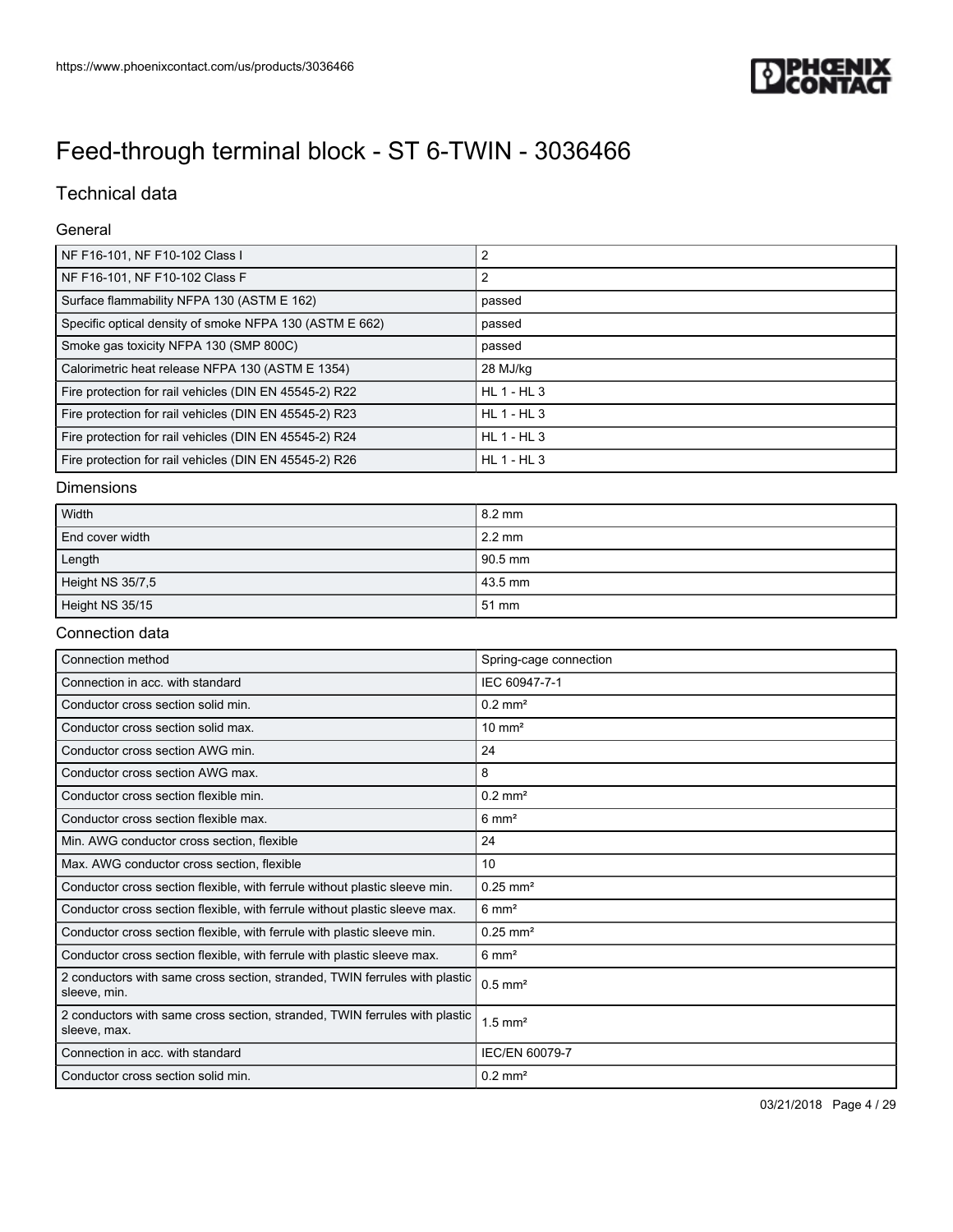

## Technical data

#### Connection data

| Conductor cross section solid max.    | $10 \text{ mm}^2$  |
|---------------------------------------|--------------------|
| Conductor cross section AWG min.      | 24                 |
| Conductor cross section AWG max.      | 8                  |
| Conductor cross section flexible min. | $0.2 \text{ mm}^2$ |
| Conductor cross section flexible max. | $6 \text{ mm}^2$   |
| Stripping length                      | $12 \text{ mm}$    |
| Internal cylindrical gage             | A <sub>5</sub>     |

#### Standards and Regulations

| Connection in acc. with standard                       | <b>CSA</b>                                      |
|--------------------------------------------------------|-------------------------------------------------|
|                                                        | IEC 60947-7-1                                   |
| Flammability rating according to UL 94                 | V <sub>0</sub>                                  |
| Fire protection for rail vehicles (DIN EN 45545-2) R22 | HL 1 - HL 3 HL 1 - HL 3 HL 1 - HL 3 HL 1 - HL 3 |
| Fire protection for rail vehicles (DIN EN 45545-2) R23 | HL 1 - HL 3 HL 1 - HL 3 HL 1 - HL 3 HL 1 - HL 3 |
| Fire protection for rail vehicles (DIN EN 45545-2) R24 | HL 1 - HL 3 HL 1 - HL 3 HL 1 - HL 3 HL 1 - HL 3 |
| Fire protection for rail vehicles (DIN EN 45545-2) R26 | HL 1 - HL 3 HL 1 - HL 3 HL 1 - HL 3 HL 1 - HL 3 |

#### Environmental Product Compliance

| China RoHS | I Environmentally friendly use period: unlimited = EFUP-e |
|------------|-----------------------------------------------------------|
|            | No hazardous substances above threshold values            |

## Drawings

Circuit diagram

 $0 \rightarrow 0$ 

### **Classifications**

### eCl@ss

| eCl@ss 4.0 | 27141121 |
|------------|----------|
| eCl@ss 4.1 | 27141121 |
| eCl@ss 5.0 | 27141120 |
| eCl@ss 5.1 | 27141120 |
| eCl@ss 6.0 | 27141120 |
| eCl@ss 7.0 | 27141120 |
| eCl@ss 8.0 | 27141120 |
| eCl@ss 9.0 | 27141120 |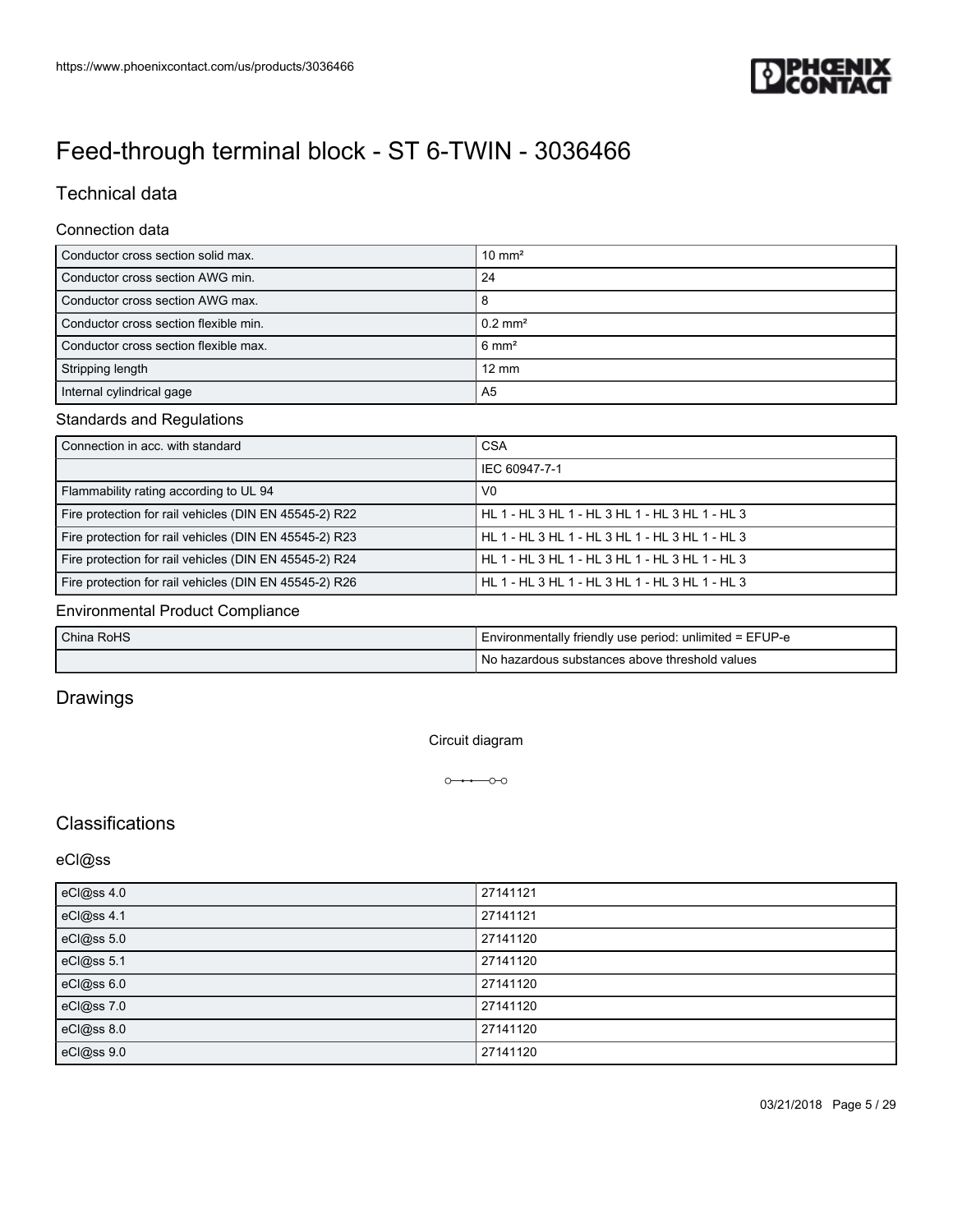

## **Classifications**

### ETIM

| ETIM 2.0        | EC000897 |
|-----------------|----------|
| ETIM 3.0        | EC000897 |
| ETIM 4.0        | EC000897 |
| <b>ETIM 5.0</b> | EC000897 |
| <b>ETIM 6.0</b> | EC000897 |

#### UNSPSC

| <b>UNSPSC 6.01</b>   | 30211811 |
|----------------------|----------|
| <b>UNSPSC 7.0901</b> | 39121410 |
| <b>UNSPSC 11</b>     | 39121410 |
| <b>UNSPSC 12.01</b>  | 39121410 |
| UNSPSC 13.2          | 39121410 |

### Approvals

#### Approvals

#### Approvals

CSA / UL Recognized / VDE Gutachten mit Fertigungsüberwachung / cUL Recognized / IECEE CB Scheme / EAC / EAC / EAC / cULus Recognized

#### Ex Approvals

Г

IECEx / ATEX / EAC Ex

#### Approval details

| <b>SB</b><br><b>CSA</b>    | http://www.csagroup.org/services-industries/product-listing/<br>13631 |          |
|----------------------------|-----------------------------------------------------------------------|----------|
|                            | B                                                                     | C        |
| mm <sup>2</sup> /AWG/kcmil | $24 - 8$                                                              | $24 - 8$ |
| Nominal current IN         | 50 A                                                                  | 50 A     |
| Nominal voltage UN         | 600 V                                                                 | 600 V    |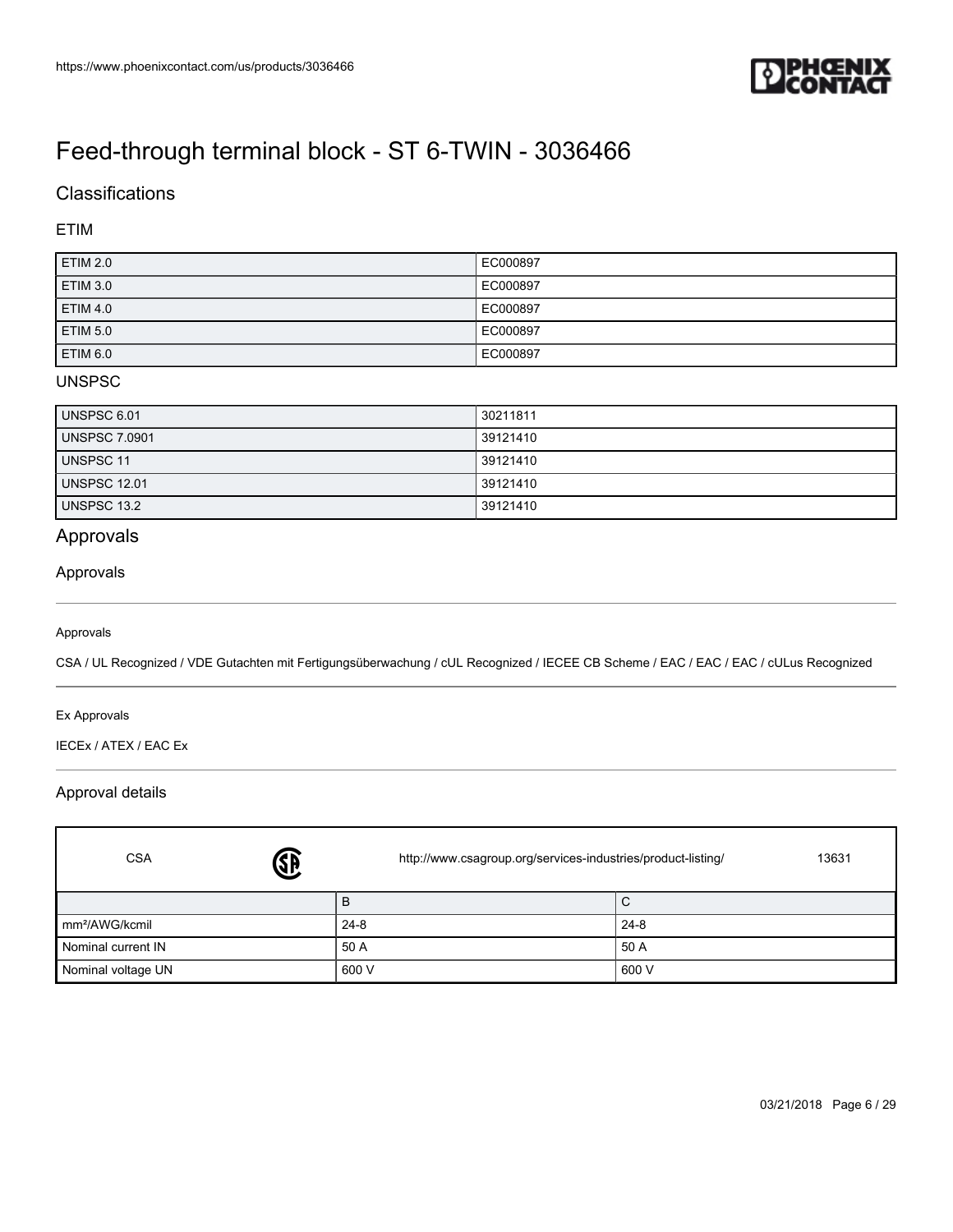

٦

٦

٦

# [Feed-through terminal block - ST 6-TWIN - 3036466](https://www.phoenixcontact.com/us/products/3036466)

## Approvals

 $\Gamma$ 

I

Г

Г

| UL Recognized<br>AT T      | http://database.ul.com/cgi-bin/XYV/template/LISEXT/1FRAME/index.htm<br>FILE E 60425 |          |  |
|----------------------------|-------------------------------------------------------------------------------------|----------|--|
|                            | B                                                                                   | l C      |  |
| mm <sup>2</sup> /AWG/kcmil | 24-8                                                                                | $24 - 8$ |  |
| Nominal current IN         | 50 A                                                                                | 50 A     |  |
| Nominal voltage UN         | 600 V                                                                               | 600 V    |  |

| <b>VDE Gutachten mit</b><br>Fertigungsüberwachung | <b>VDE</b> | http://www.vde.com/en/Institute/OnlineService/<br>VDE-approved-products/Pages/Online-Search.aspx |           | 40009035 |
|---------------------------------------------------|------------|--------------------------------------------------------------------------------------------------|-----------|----------|
|                                                   |            |                                                                                                  |           |          |
| mm <sup>2</sup> /AWG/kcmil                        |            |                                                                                                  | $0.5 - 6$ |          |
| Nominal current IN                                |            |                                                                                                  | 41 A      |          |
| Nominal voltage UN                                |            |                                                                                                  | 800 V     |          |

| cUL Recognized<br>Æ,       | FILE E 60425<br>http://database.ul.com/cgi-bin/XYV/template/LISEXT/1FRAME/index.htm |          |  |
|----------------------------|-------------------------------------------------------------------------------------|----------|--|
|                            | B                                                                                   | С        |  |
| mm <sup>2</sup> /AWG/kcmil | $24 - 8$                                                                            | $24 - 8$ |  |
| Nominal current IN         | 50 A                                                                                | 50 A     |  |
| Nominal voltage UN         | 600 V                                                                               | 600 V    |  |

| <b>IECEE CB Scheme</b>     | scheme | http://www.iecee.org/ | DE1-50880 |
|----------------------------|--------|-----------------------|-----------|
|                            |        |                       |           |
| mm <sup>2</sup> /AWG/kcmil |        | $0.5 - 6$             |           |
| Nominal voltage UN         |        | 800 V                 |           |

| EAC | rnr<br> | EAC-Zulassung       |
|-----|---------|---------------------|
| EAC | гпг     | 7500651.22.01.00246 |

03/21/2018 Page 7 / 29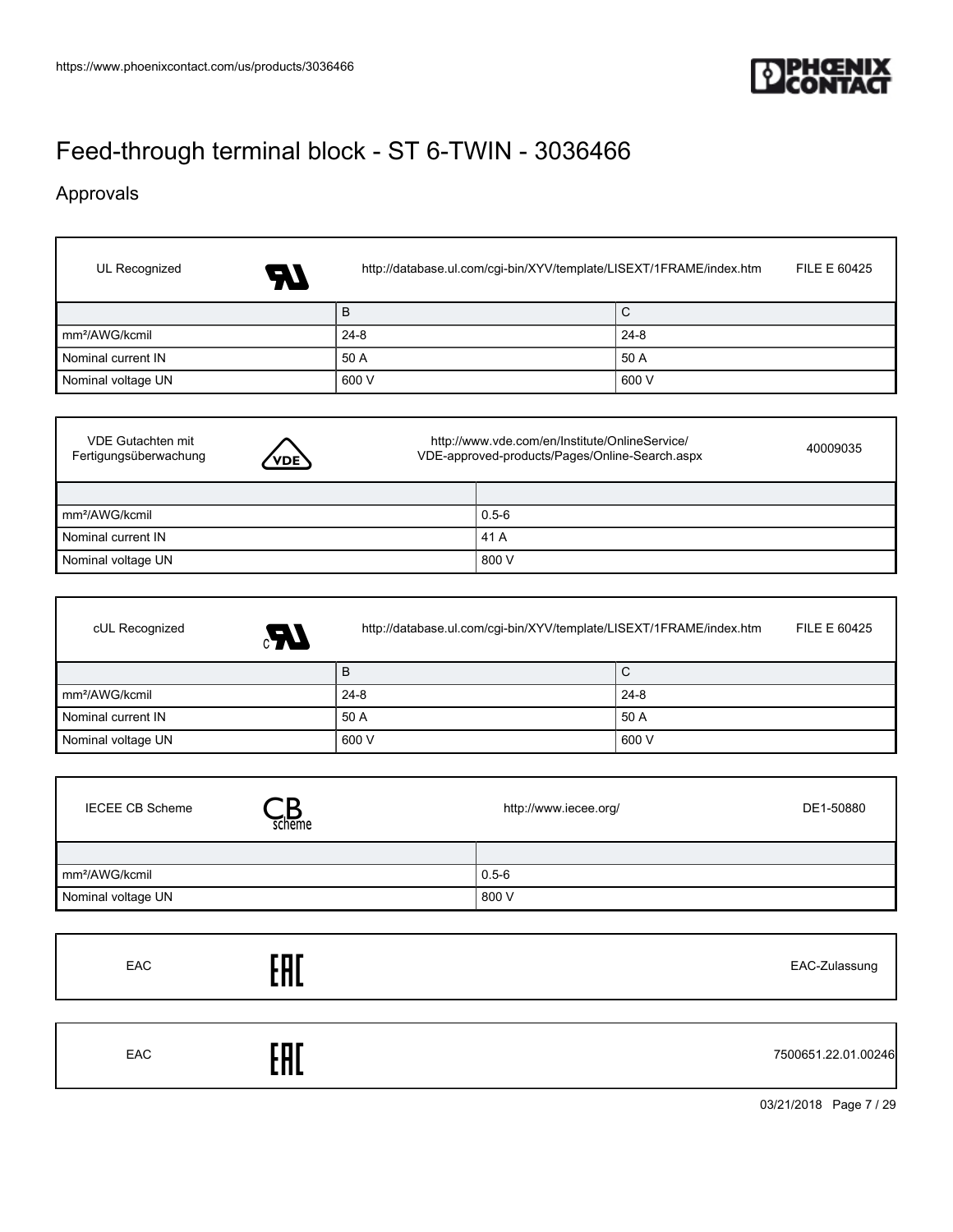

### Approvals

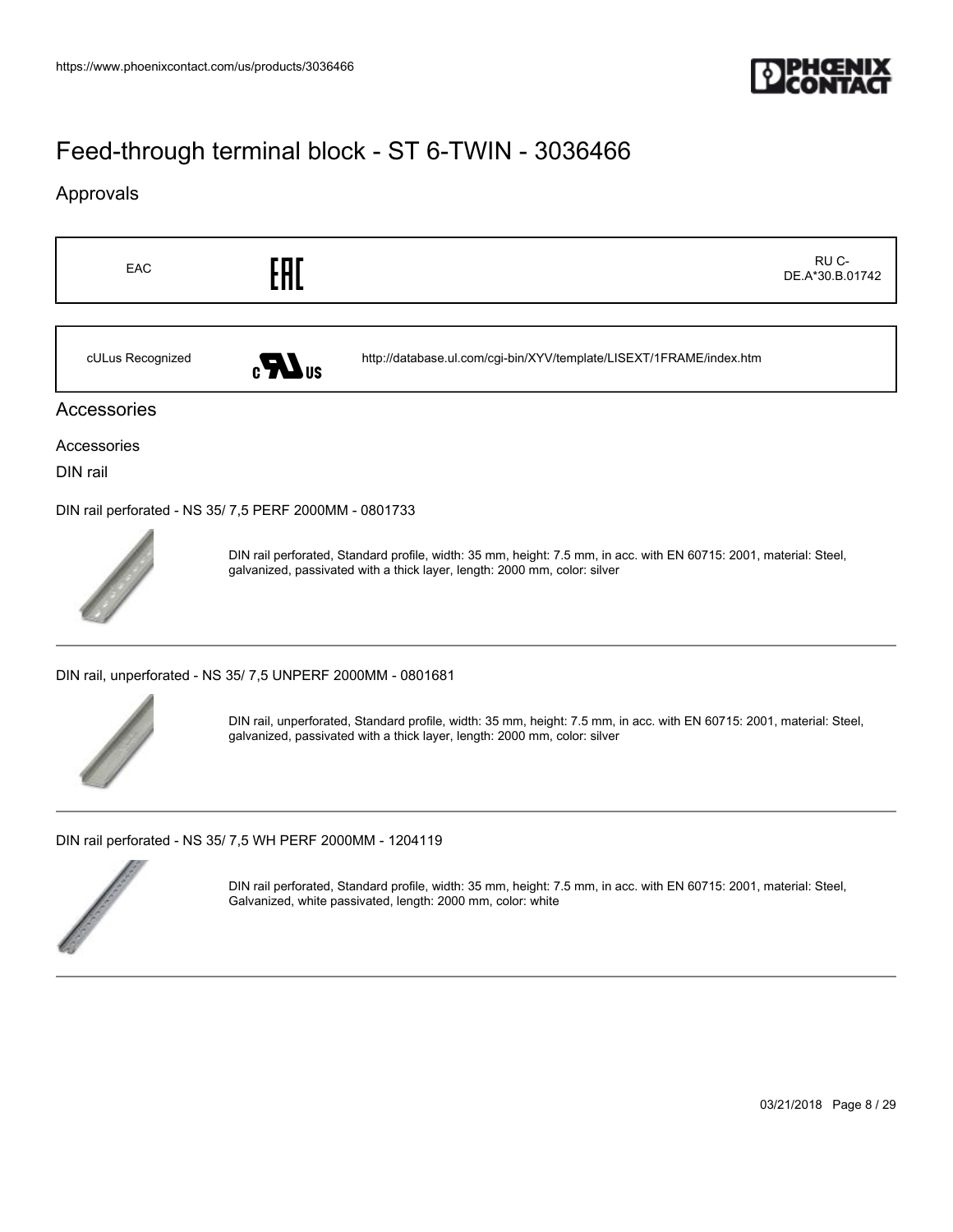

### Accessories

[DIN rail, unperforated - NS 35/ 7,5 WH UNPERF 2000MM - 1204122](https://www.phoenixcontact.com/us/products/1204122)



DIN rail, unperforated, Standard profile, width: 35 mm, height: 7.5 mm, in acc. with EN 60715: 2001, material: Steel, Galvanized, white passivated, length: 2000 mm, color: white

[DIN rail, unperforated - NS 35/ 7,5 AL UNPERF 2000MM - 0801704](https://www.phoenixcontact.com/us/products/0801704)

DIN rail, unperforated, Standard profile, width: 35 mm, height: 7.5 mm, in acc. with EN 60715: 2001, material: Aluminum, uncoated, length: 2000 mm, color: silver

[DIN rail perforated - NS 35/ 7,5 ZN PERF 2000MM - 1206421](https://www.phoenixcontact.com/us/products/1206421)



DIN rail perforated, Standard profile, width: 35 mm, height: 7.5 mm, in acc. with EN 60715: 2001, material: Steel, galvanized, length: 2000 mm, color: silver

[DIN rail, unperforated - NS 35/ 7,5 ZN UNPERF 2000MM - 1206434](https://www.phoenixcontact.com/us/products/1206434)



DIN rail, unperforated, Standard profile, width: 35 mm, height: 7.5 mm, in acc. with EN 60715: 2001, material: Steel, galvanized, length: 2000 mm, color: silver

[DIN rail, unperforated - NS 35/ 7,5 CU UNPERF 2000MM - 0801762](https://www.phoenixcontact.com/us/products/0801762)



DIN rail, unperforated, Standard profile, width: 35 mm, height: 7.5 mm, in acc. with EN 60715: 2001, material: Copper, uncoated, length: 2000 mm, color: copper-colored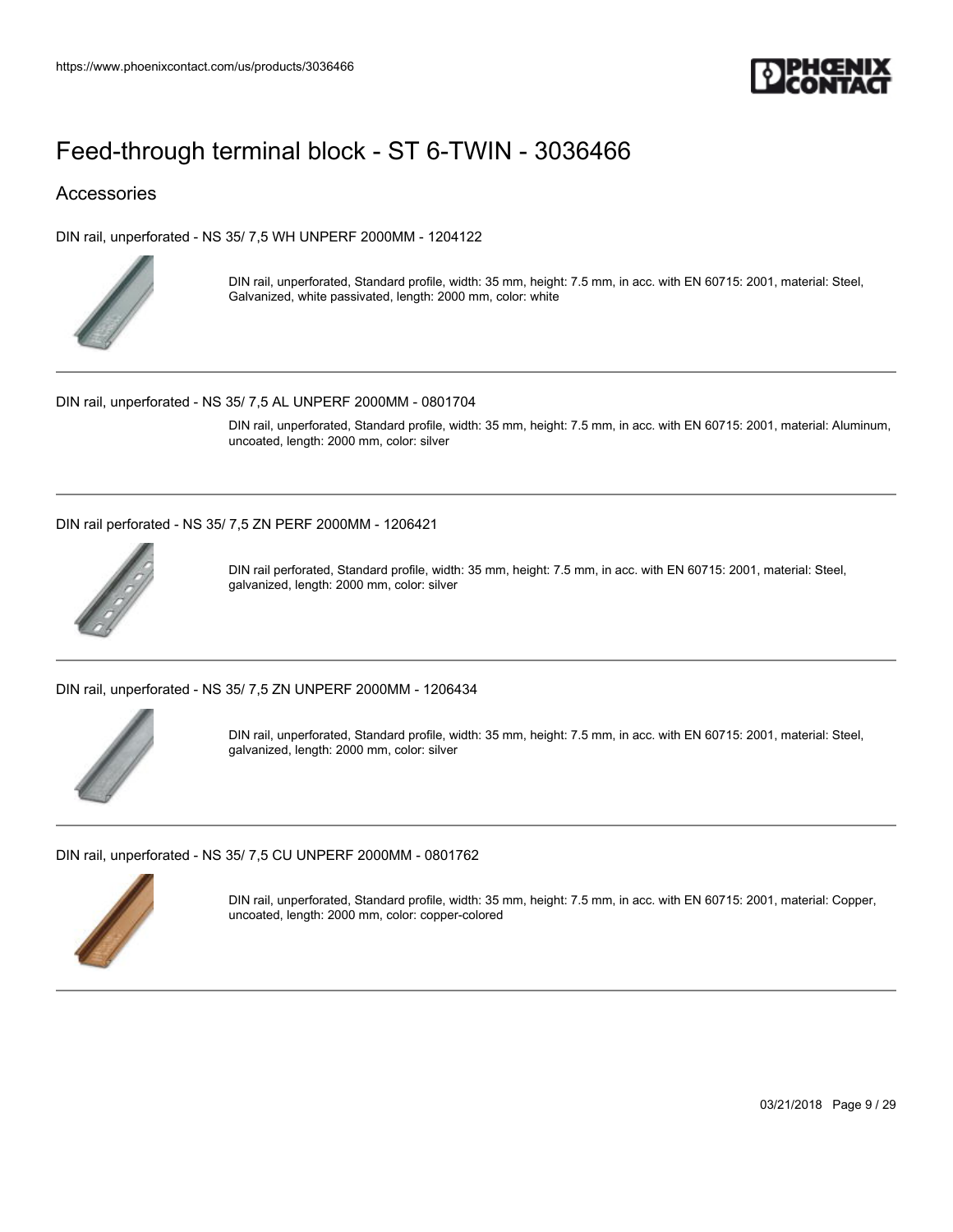

### Accessories

[End cap - NS 35/ 7,5 CAP - 1206560](https://www.phoenixcontact.com/us/products/1206560)

DIN rail end piece, for DIN rail NS 35/7.5



[DIN rail perforated - NS 35/15 PERF 2000MM - 1201730](https://www.phoenixcontact.com/us/products/1201730)



DIN rail perforated, Standard profile, width: 35 mm, height: 15 mm, similar to EN 60715: 2001, material: Steel, galvanized, passivated with a thick layer, length: 2000 mm, color: silver

[DIN rail, unperforated - NS 35/15 UNPERF 2000MM - 1201714](https://www.phoenixcontact.com/us/products/1201714)



DIN rail, unperforated, Standard profile, width: 35 mm, height: 15 mm, similar to EN 60715: 2001, material: Steel, galvanized, passivated with a thick layer, length: 2000 mm, color: silver

[DIN rail perforated - NS 35/15 WH PERF 2000MM - 0806602](https://www.phoenixcontact.com/us/products/0806602)



DIN rail perforated, Standard profile, width: 35 mm, height: 15 mm, similar to EN 60715: 2001, material: Steel, Galvanized, white passivated, length: 2000 mm, color: white

[DIN rail, unperforated - NS 35/15 WH UNPERF 2000MM - 1204135](https://www.phoenixcontact.com/us/products/1204135)



DIN rail, unperforated, Standard profile, width: 35 mm, height: 15 mm, similar to EN 60715: 2001, material: Steel, Galvanized, white passivated, length: 2000 mm, color: white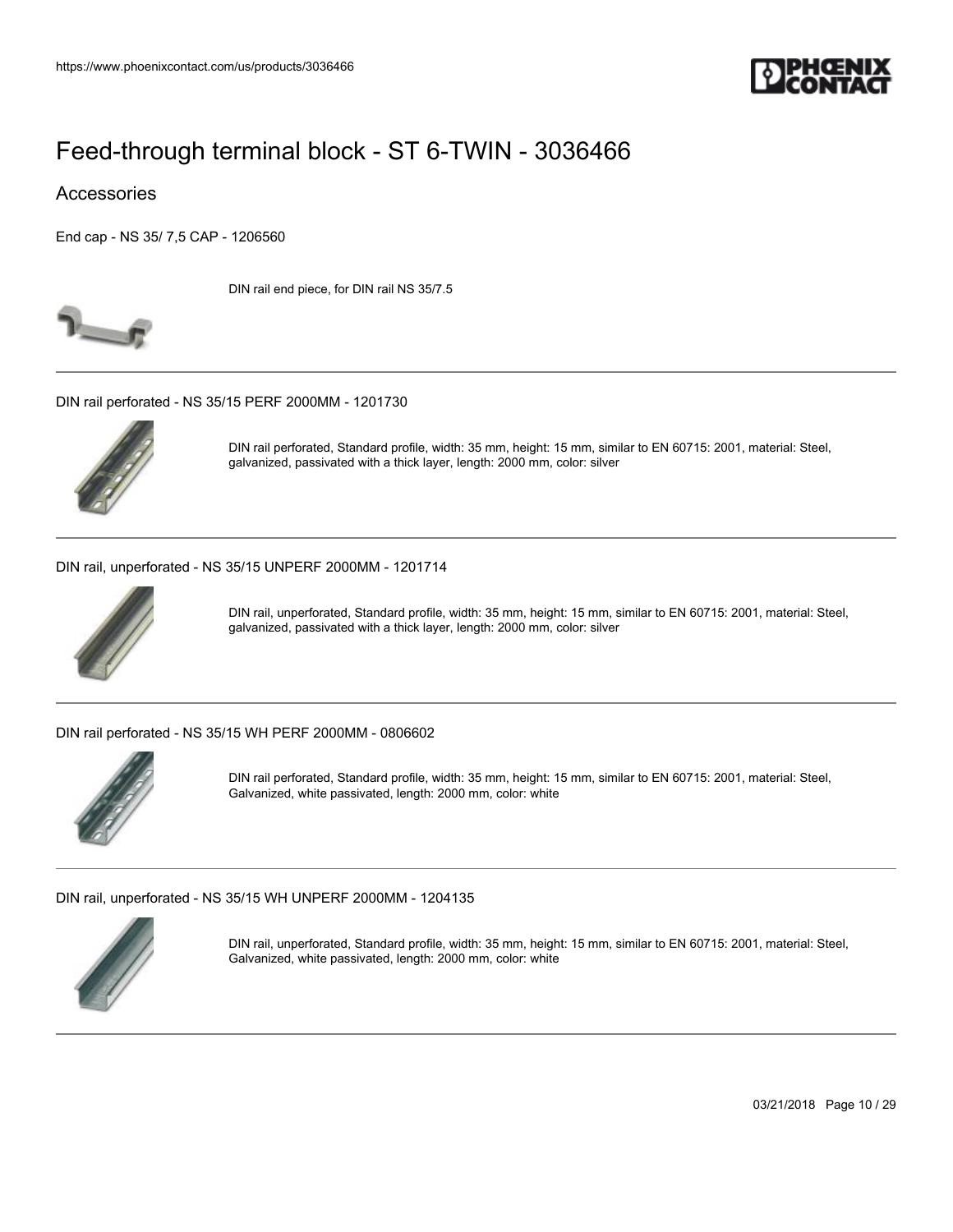

### Accessories

[DIN rail, unperforated - NS 35/15 AL UNPERF 2000MM - 1201756](https://www.phoenixcontact.com/us/products/1201756)



DIN rail, unperforated, Standard profile, width: 35 mm, height: 15 mm, similar to EN 60715: 2001, material: Aluminum, uncoated, length: 2000 mm, color: silver

[DIN rail perforated - NS 35/15 ZN PERF 2000MM - 1206599](https://www.phoenixcontact.com/us/products/1206599)



DIN rail perforated, Standard profile, width: 35 mm, height: 15 mm, similar to EN 60715: 2001, material: Steel, galvanized, length: 2000 mm, color: silver

[DIN rail, unperforated - NS 35/15 ZN UNPERF 2000MM - 1206586](https://www.phoenixcontact.com/us/products/1206586)



DIN rail, unperforated, Standard profile, width: 35 mm, height: 15 mm, similar to EN 60715: 2001, material: Steel, galvanized, length: 2000 mm, color: silver

[DIN rail, unperforated - NS 35/15 CU UNPERF 2000MM - 1201895](https://www.phoenixcontact.com/us/products/1201895)



DIN rail, unperforated, Standard profile, width: 35 mm, height: 15 mm, similar to EN 60715: 2001, material: Copper, uncoated, length: 2000 mm, color: copper-colored

[End cap - NS 35/15 CAP - 1206573](https://www.phoenixcontact.com/us/products/1206573)



DIN rail end piece, for DIN rail NS 35/15

03/21/2018 Page 11 / 29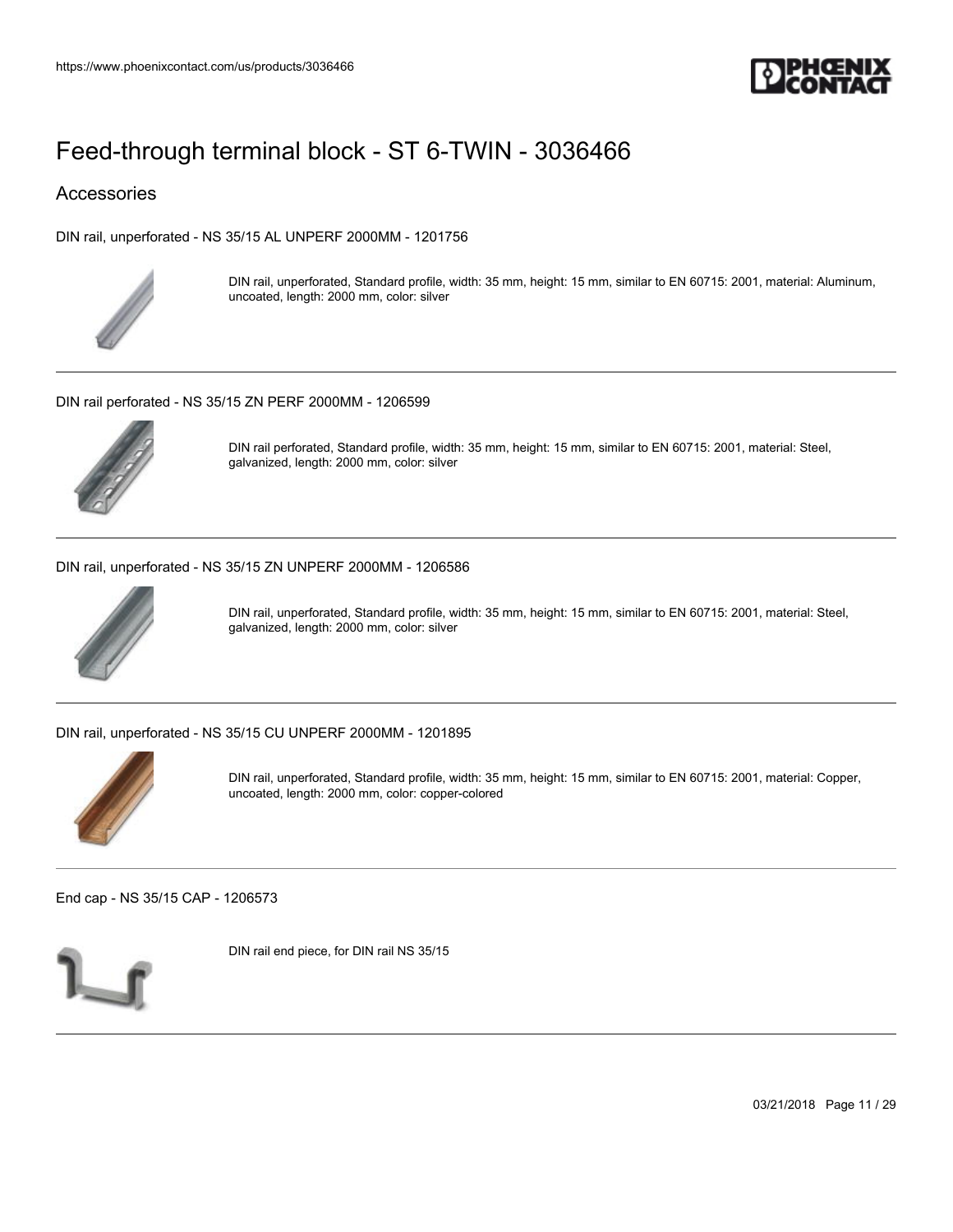

### Accessories

[DIN rail, unperforated - NS 35/15-2,3 UNPERF 2000MM - 1201798](https://www.phoenixcontact.com/us/products/1201798)



DIN rail, unperforated, Standard profile 2.3 mm, width: 35 mm, height: 15 mm, in acc. with EN 60715: 2001, material: Steel, galvanized, passivated with a thick layer, length: 2000 mm, color: silver

Documentation

[Mounting material - ST-IL - 3039900](https://www.phoenixcontact.com/us/products/3039900)

Operating decal for the ST terminal block



End block

[End clamp - CLIPFIX 35 - 3022218](https://www.phoenixcontact.com/us/products/3022218)



Quick mounting end clamp for NS 35/7,5 DIN rail or NS 35/15 DIN rail, with marking option, width: 9.5 mm, color: gray

[End clamp - CLIPFIX 35-5 - 3022276](https://www.phoenixcontact.com/us/products/3022276)



Quick mounting end clamp for NS 35/7,5 DIN rail or NS 35/15 DIN rail, with marking option, with parking option for FBS...5, FBS...6, KSS 5, KSS 6, width: 5.15 mm, color: gray

[End clamp - E/NS 35 N - 0800886](https://www.phoenixcontact.com/us/products/0800886)



End clamp, width: 9.5 mm, color: gray

03/21/2018 Page 12 / 29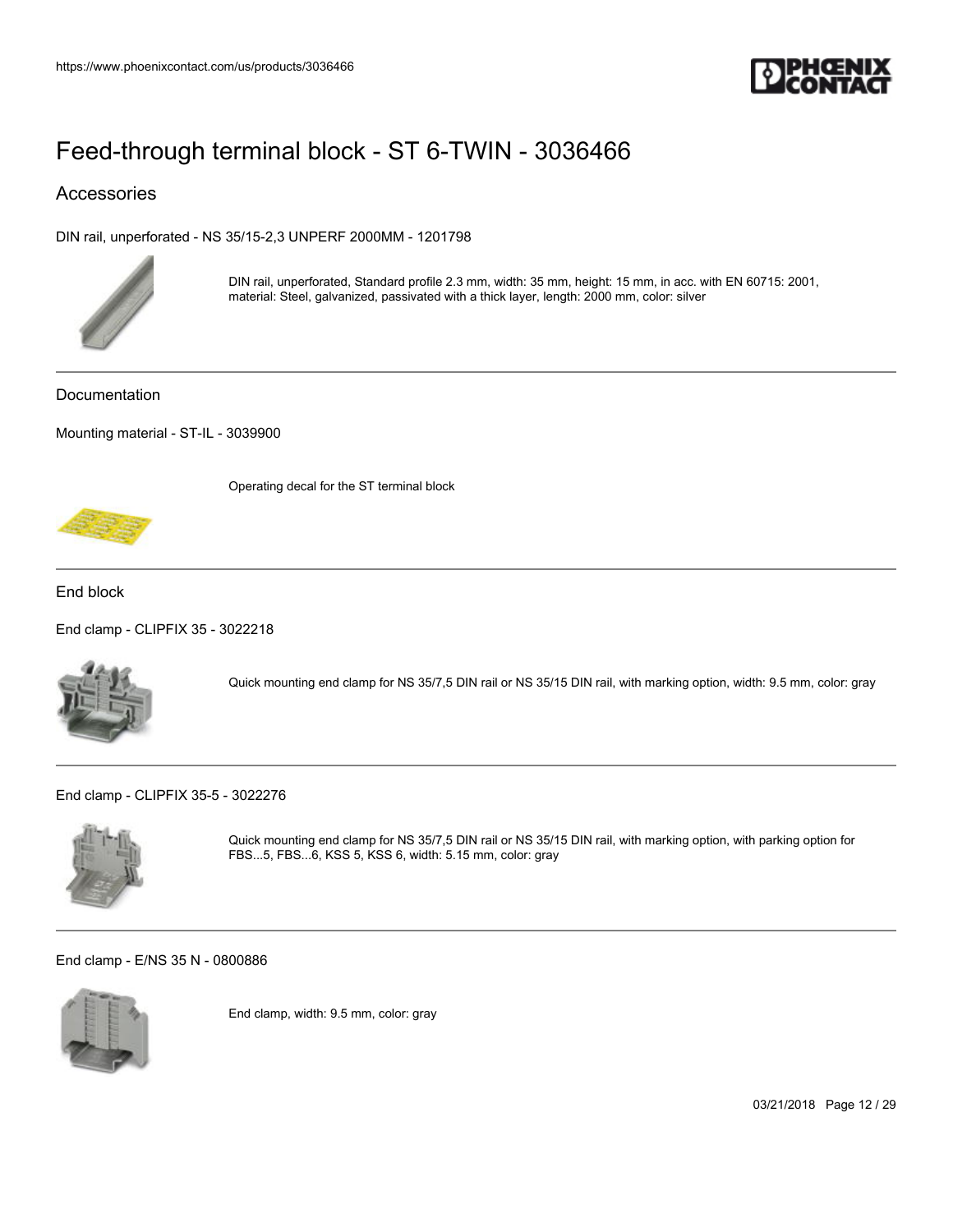

### Accessories

[End clamp - E/UK - 1201442](https://www.phoenixcontact.com/us/products/1201442)



End clamp, width: 9.5 mm, height: 35.3 mm, material: PA, length: 50.5 mm, Mounting on a DIN rail NS 32 or NS 35, color: gray

[End clamp - E/UK 1 - 1201413](https://www.phoenixcontact.com/us/products/1201413)



End clamps, for supporting the ends of double-level and three-level terminal blocks, width: 10 mm, color: gray

#### End cover

[End cover - D-ST 6-TWIN - 3036767](https://www.phoenixcontact.com/us/products/3036767)



End cover, length: 90.5 mm, width: 2.2 mm, height: 43.5 mm, color: gray

Jumper

[Plug-in bridge - FBS 2-8 - 3030284](https://www.phoenixcontact.com/us/products/3030284)



Plug-in bridge, pitch: 8.2 mm, width: 14.7 mm, number of positions: 2, color: red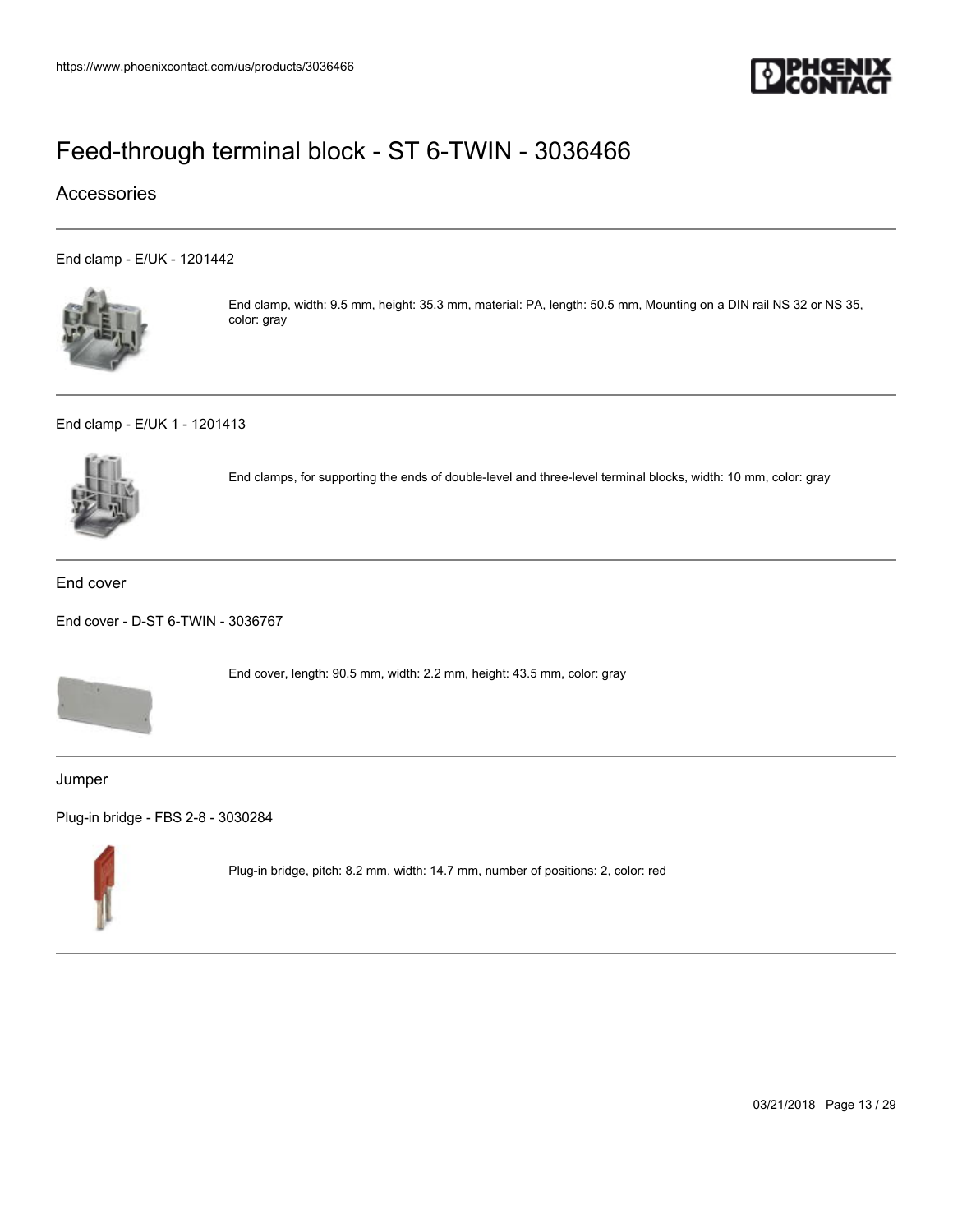

### Accessories

[Plug-in bridge - FBS 3-8 - 3030297](https://www.phoenixcontact.com/us/products/3030297)



Plug-in bridge, pitch: 8.2 mm, width: 22.9 mm, number of positions: 3, color: red

[Plug-in bridge - FBS 4-8 - 3030307](https://www.phoenixcontact.com/us/products/3030307)



Plug-in bridge, pitch: 8.2 mm, width: 31.1 mm, number of positions: 4, color: red

[Plug-in bridge - FBS 5-8 - 3030310](https://www.phoenixcontact.com/us/products/3030310)



Plug-in bridge, pitch: 8.2 mm, width: 39.3 mm, number of positions: 5, color: red

[Plug-in bridge - FBS 10-8 - 3030323](https://www.phoenixcontact.com/us/products/3030323)



Plug-in bridge, pitch: 8.2 mm, width: 80.3 mm, number of positions: 10, color: red

[Plug-in bridge - FBS 6-8 - 3032470](https://www.phoenixcontact.com/us/products/3032470)



Plug-in bridge, pitch: 8.2 mm, width: 47.5 mm, number of positions: 6, color: red

03/21/2018 Page 14 / 29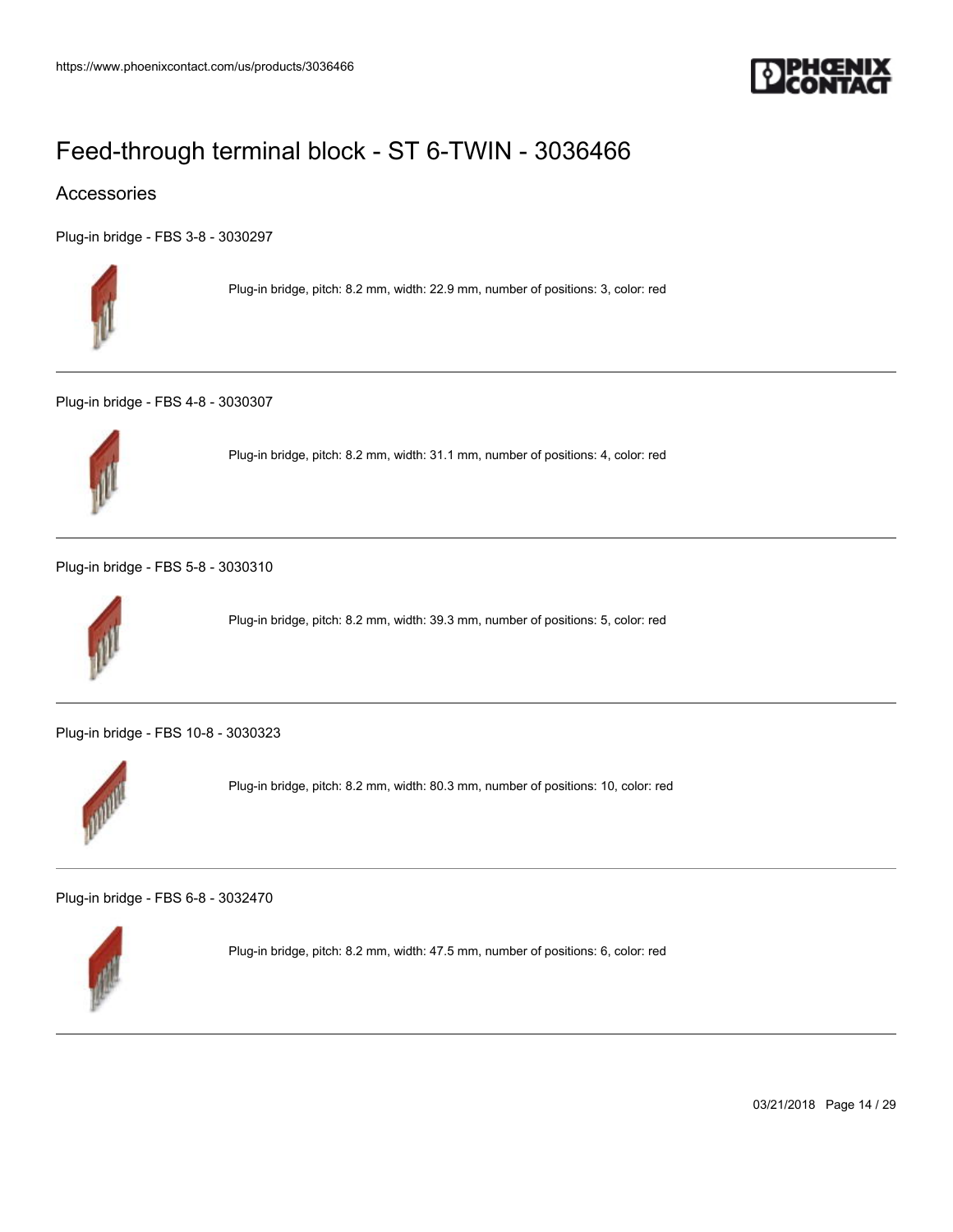

### Accessories

[Plug-in bridge - FBSR 2-8 - 3033808](https://www.phoenixcontact.com/us/products/3033808)



Plug-in bridge, pitch: 8.2 mm, width: 14.8 mm, number of positions: 2, color: red

[Plug-in bridge - FBSR 3-8 - 3001597](https://www.phoenixcontact.com/us/products/3001597)



Plug-in bridge, pitch: 8.2 mm, width: 22.9 mm, number of positions: 3, color: red

[Plug-in bridge - FBSR 4-8 - 3000585](https://www.phoenixcontact.com/us/products/3000585)



Plug-in bridge, pitch: 8.2 mm, width: 31.1 mm, number of positions: 4, color: red

[Plug-in bridge - FBSR 5-8 - 3033809](https://www.phoenixcontact.com/us/products/3033809)



Plug-in bridge, pitch: 8.2 mm, width: 39.3 mm, number of positions: 5, color: red

[Plug-in bridge - FBSR 10-8 - 3001599](https://www.phoenixcontact.com/us/products/3001599)



Plug-in bridge, pitch: 8.2 mm, width: 80.3 mm, number of positions: 10, color: red

03/21/2018 Page 15 / 29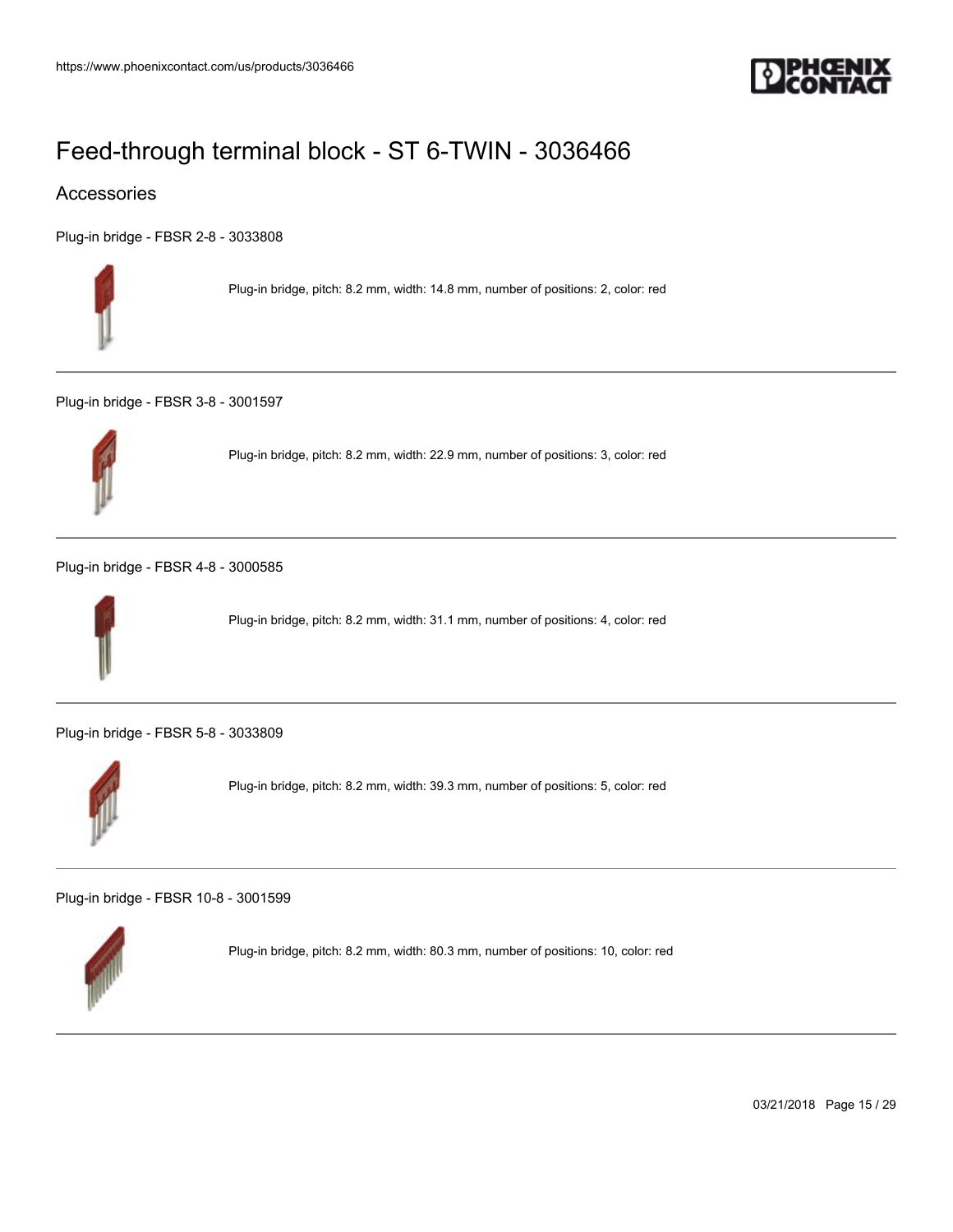

### Accessories

[Plug-in bridge - FBS 2-8 CT - 3033830](https://www.phoenixcontact.com/us/products/3033830)



Plug-in bridge, pitch: 8.2 mm, width: 14.7 mm, number of positions: 2, color: orange

[Plug-in bridge - FBS 3-8 CT - 3033831](https://www.phoenixcontact.com/us/products/3033831)



Plug-in bridge, pitch: 8.2 mm, width: 22.9 mm, number of positions: 3, color: orange

[Plug-in bridge - FBS 4-8 CT - 3033832](https://www.phoenixcontact.com/us/products/3033832)



Plug-in bridge, pitch: 8.2 mm, width: 31.1 mm, number of positions: 4, color: orange

[Plug-in bridge - FBS 10-8 CT - 3033833](https://www.phoenixcontact.com/us/products/3033833)



Plug-in bridge, pitch: 8.2 mm, width: 80.3 mm, number of positions: 10, color: orange

[Plug-in bridge - FBS 2-8 BU - 3032567](https://www.phoenixcontact.com/us/products/3032567)



Plug-in bridge, pitch: 8.2 mm, width: 14.7 mm, number of positions: 2, color: blue

03/21/2018 Page 16 / 29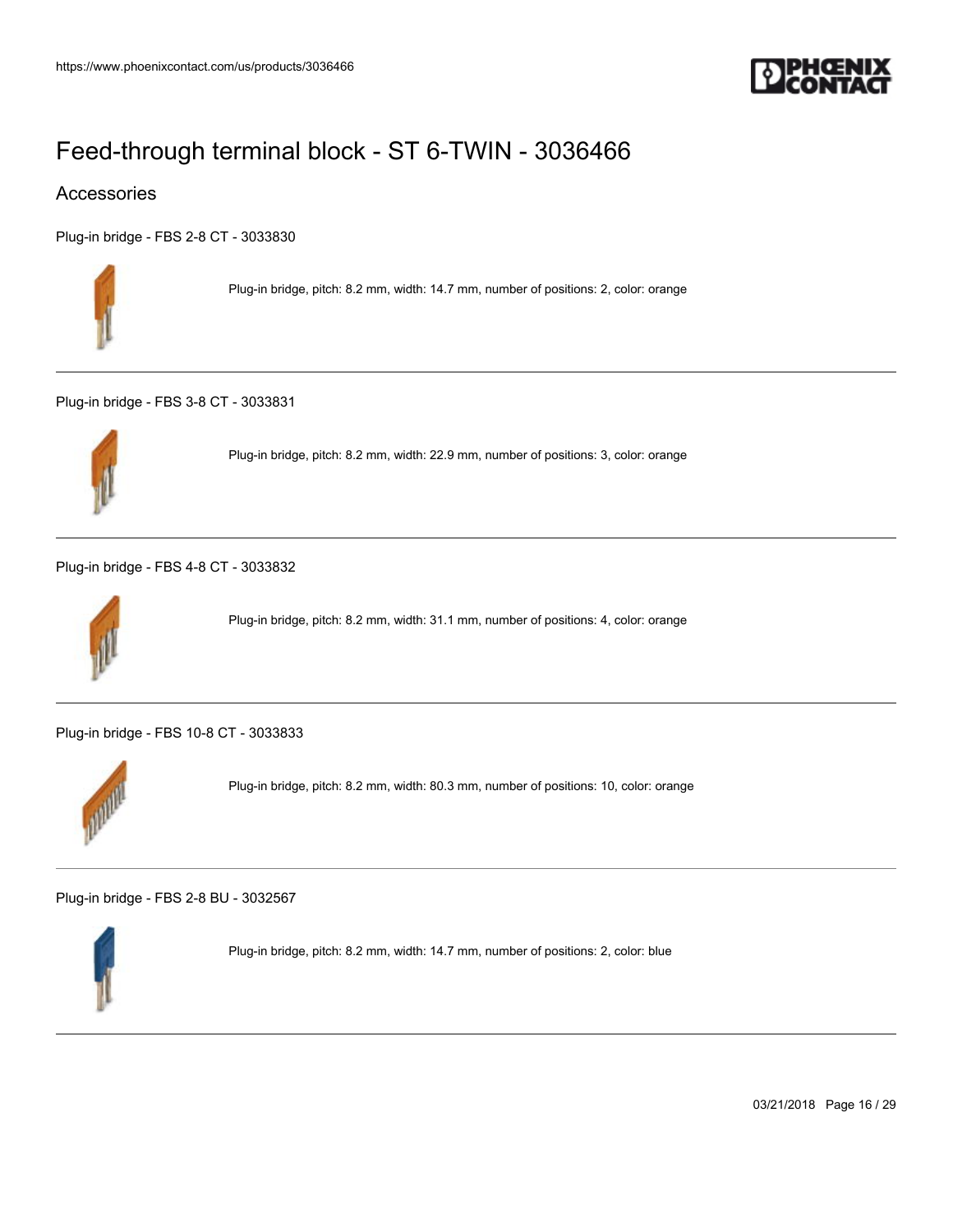

### Accessories

[Plug-in bridge - FBS 3-8 BU - 3032570](https://www.phoenixcontact.com/us/products/3032570)



Plug-in bridge, pitch: 8.2 mm, width: 22.9 mm, number of positions: 3, color: blue

[Plug-in bridge - FBS 4-8 BU - 3032583](https://www.phoenixcontact.com/us/products/3032583)



Plug-in bridge, pitch: 8.2 mm, width: 31.1 mm, number of positions: 4, color: blue

[Plug-in bridge - FBS 5-8 BU - 3032596](https://www.phoenixcontact.com/us/products/3032596)



Plug-in bridge, pitch: 8.2 mm, width: 39.3 mm, number of positions: 5, color: blue

[Plug-in bridge - FBS 6-8 BU - 3032677](https://www.phoenixcontact.com/us/products/3032677)



Plug-in bridge, pitch: 8.2 mm, width: 47.5 mm, number of positions: 6, color: blue

[Plug-in bridge - FBS 10-8 BU - 3032606](https://www.phoenixcontact.com/us/products/3032606)



Plug-in bridge, pitch: 8.2 mm, width: 80.3 mm, number of positions: 10, color: blue

03/21/2018 Page 17 / 29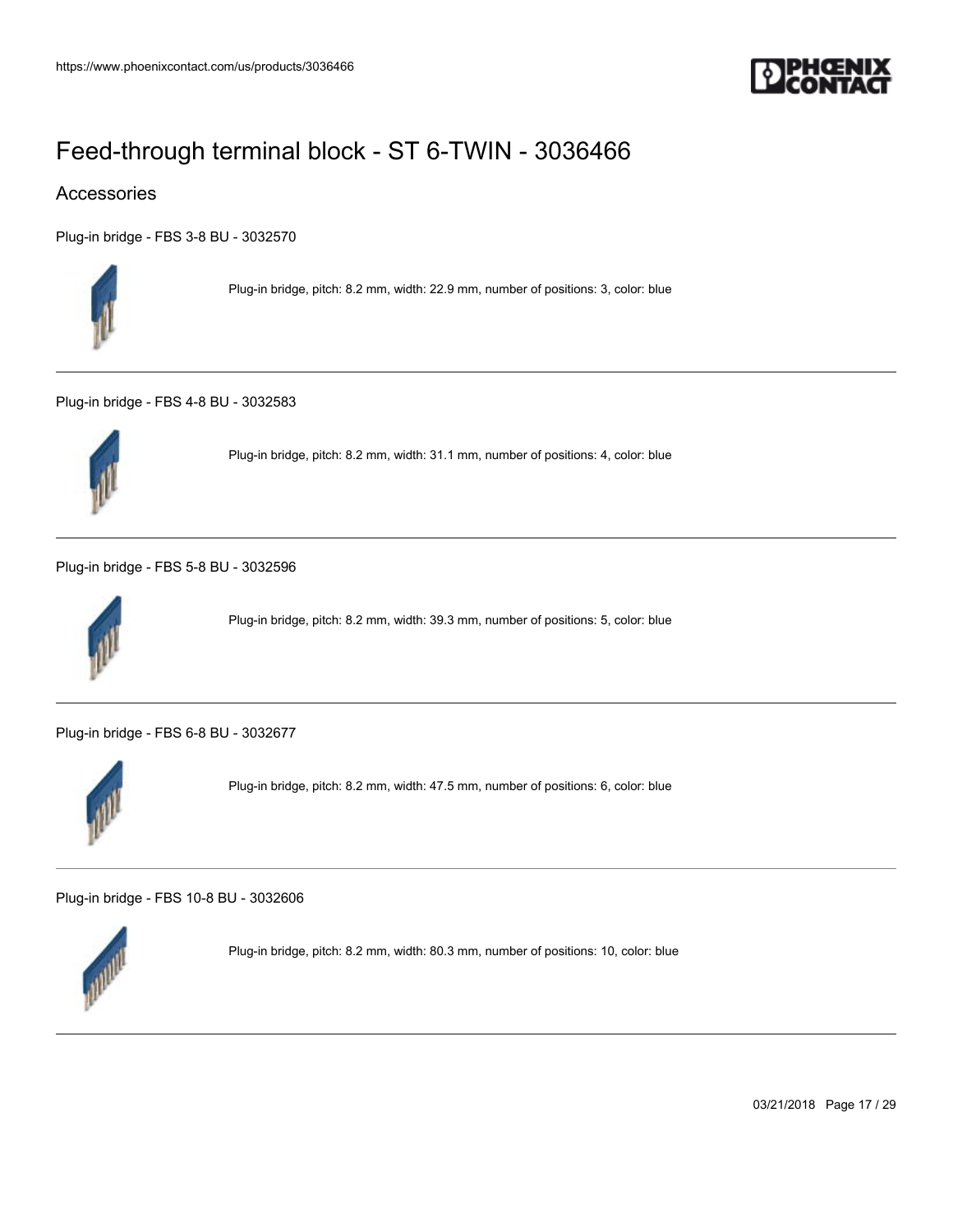

### Accessories

[Plug-in bridge - FBS 2-8 GY - 3032621](https://www.phoenixcontact.com/us/products/3032621)



Plug-in bridge, pitch: 8.2 mm, width: 14.7 mm, number of positions: 2, color: gray

[Plug-in bridge - FBS 3-8 GY - 3032622](https://www.phoenixcontact.com/us/products/3032622)



Plug-in bridge, pitch: 8.2 mm, width: 22.9 mm, number of positions: 3, color: gray

[Plug-in bridge - FBS 4-8 GY - 3032635](https://www.phoenixcontact.com/us/products/3032635)



Plug-in bridge, pitch: 8.2 mm, width: 31.1 mm, number of positions: 4, color: gray

[Plug-in bridge - FBS 5-8 GY - 3032648](https://www.phoenixcontact.com/us/products/3032648)



Plug-in bridge, pitch: 8.2 mm, width: 39.3 mm, number of positions: 5, color: gray

[Plug-in bridge - FBS 6-8 GY - 3032664](https://www.phoenixcontact.com/us/products/3032664)



Plug-in bridge, pitch: 8.2 mm, width: 47.5 mm, number of positions: 6, color: gray

03/21/2018 Page 18 / 29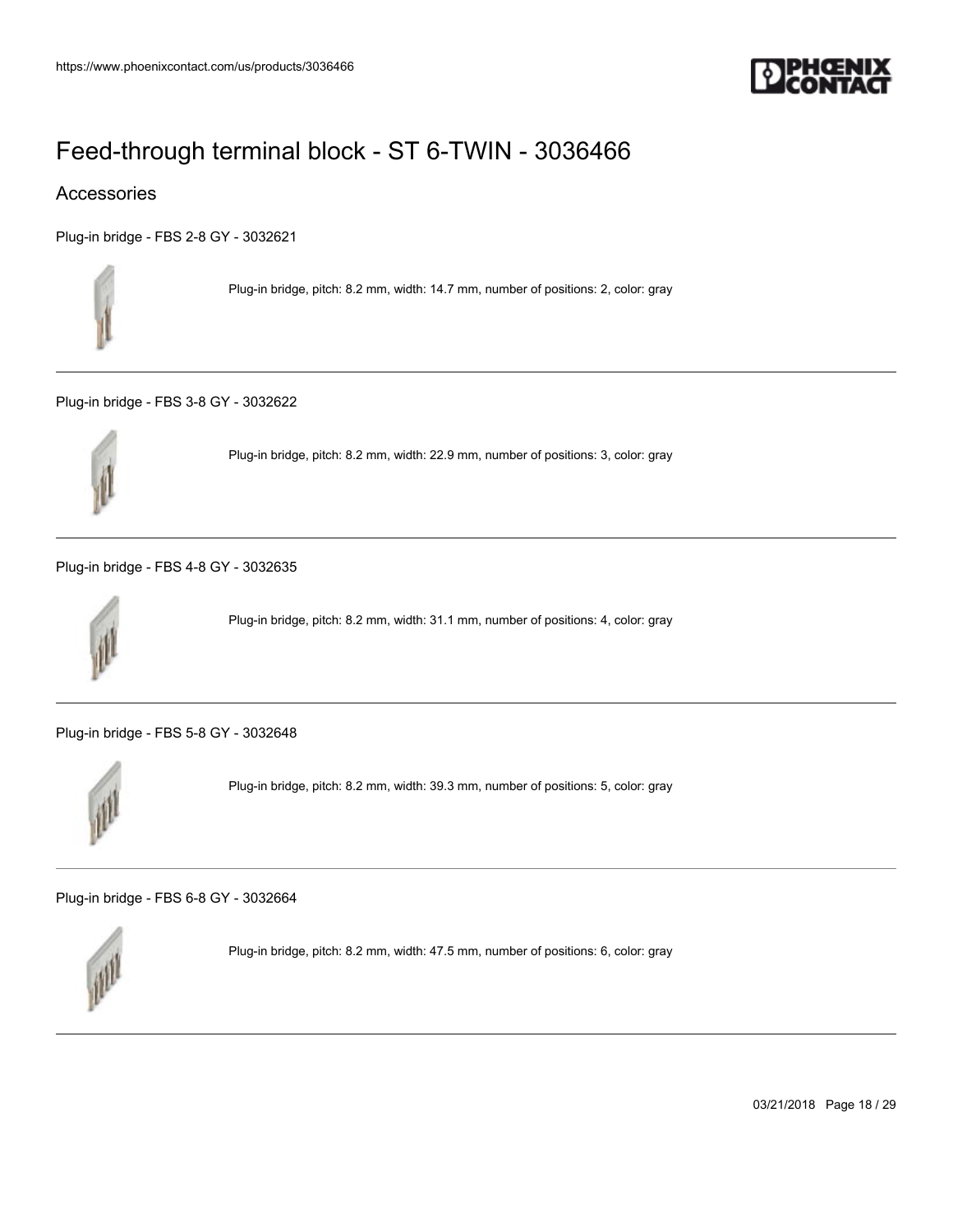

### Accessories

[Plug-in bridge - FBS 10-8 GY - 3032651](https://www.phoenixcontact.com/us/products/3032651)



Plug-in bridge, pitch: 8.2 mm, width: 80.3 mm, number of positions: 10, color: gray

#### Labeled terminal marker

[Zack marker strip - ZB 8 CUS - 0825011](https://www.phoenixcontact.com/us/products/0825011)



Zack marker strip, can be ordered: Strip, white, labeled according to customer specifications, mounting type: snap into tall marker groove, for terminal block width: 8.2 mm, lettering field size: 10.5 x 8.15 mm

[Marker for terminal blocks - UC-TM 8 CUS - 0824597](https://www.phoenixcontact.com/us/products/0824597)



Marker for terminal blocks, can be ordered: by sheet, white, labeled according to customer specifications, mounting type: snap into tall marker groove, for terminal block width: 8.2 mm, lettering field size: 7.6 x 10.5 mm

[Marker for terminal blocks - UCT-TM 8 CUS - 0829616](https://www.phoenixcontact.com/us/products/0829616)



Marker for terminal blocks, can be ordered: by sheet, white, labeled according to customer specifications, mounting type: snap into tall marker groove, for terminal block width: 8.2 mm, lettering field size: 7.6 x 10.5 mm

[Zack marker strip - ZB 8,LGS:FORTL.ZAHLEN - 1052015](https://www.phoenixcontact.com/us/products/1052015)



Zack marker strip, Strip, white, labeled, can be labeled with: CMS-P1-PLOTTER, printed horizontally: consecutive numbers 1 - 10, 11 - 20, etc. up to 491 - 500, mounting type: snap into tall marker groove, for terminal block width: 8.2 mm, lettering field size: 10.5 x 8.15 mm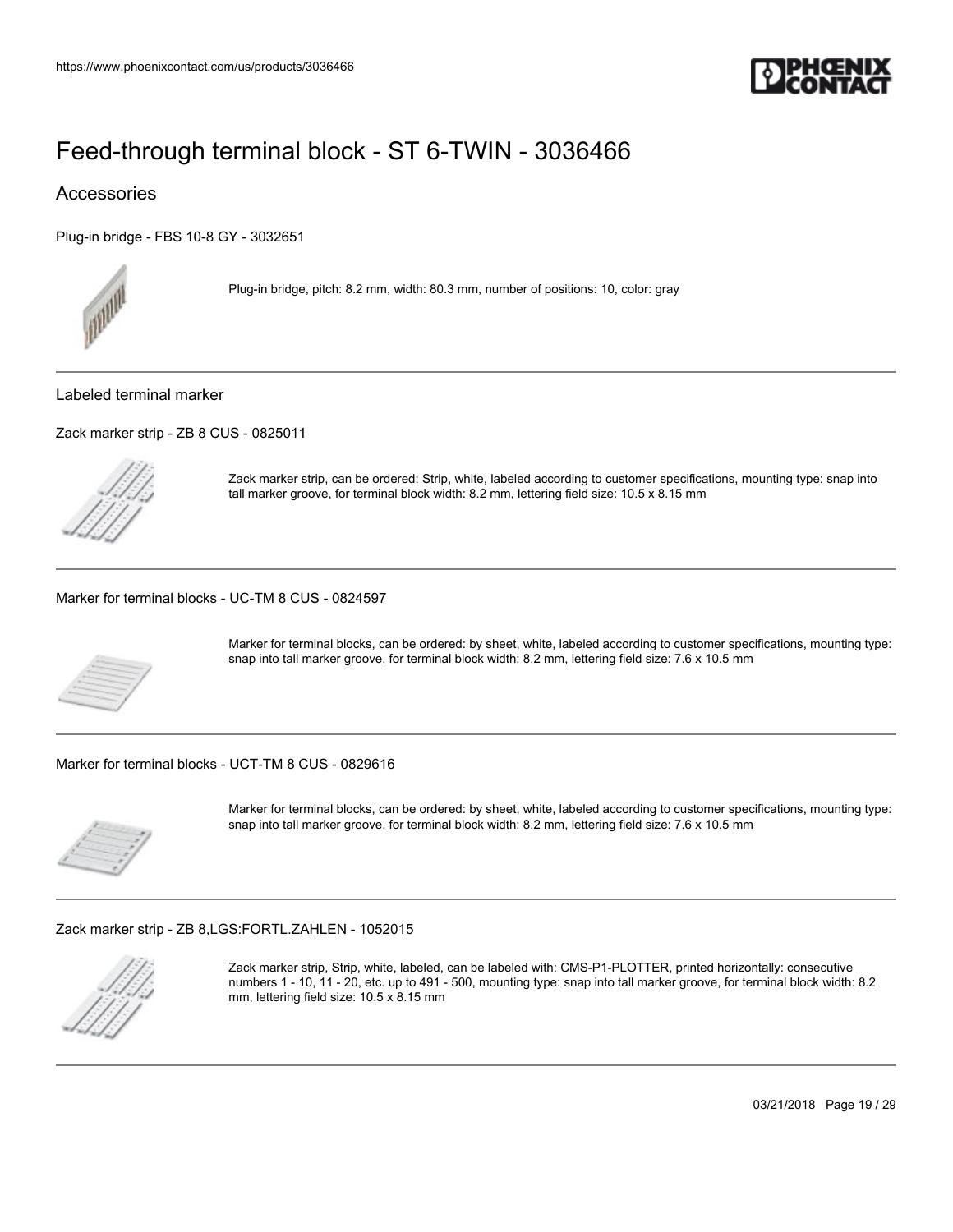

### Accessories

[Zack marker strip - ZB 8,QR:FORTL.ZAHLEN - 1052028](https://www.phoenixcontact.com/us/products/1052028)



Zack marker strip, Strip, white, labeled, can be labeled with: CMS-P1-PLOTTER, Printed vertically: consecutive numbers 1 - 10, 11 - 20, etc. up to 91 - 100, mounting type: snap into tall marker groove, for terminal block width: 8.2 mm, lettering field size: 10.5 x 8.15 mm

[Marker for terminal blocks - ZB 8,LGS:L1-N,PE - 1052413](https://www.phoenixcontact.com/us/products/1052413)



Marker for terminal blocks, Strip, white, labeled, can be labeled with: CMS-P1-PLOTTER, Horizontal: L1, L2, L3, N, PE, L1, L2, L3, N, PE, mounting type: snap into tall marker groove, for terminal block width: 8.2 mm, lettering field size: 10.5 x 8.15 mm

[Zack Marker strip, flat - ZBF 8 CUS - 0825030](https://www.phoenixcontact.com/us/products/0825030)



Zack Marker strip, flat, can be ordered: Strip, white, labeled according to customer specifications, mounting type: snap into flat marker groove, for terminal block width: 8 mm, lettering field size: 5.15 x 8.15 mm

[Zack Marker strip, flat - ZBF 8,LGS:FORTL.ZAHLEN - 0808804](https://www.phoenixcontact.com/us/products/0808804)



Zack Marker strip, flat, Strip, white, labeled, printed horizontally: consecutive numbers 1 - 10, 11 - 20, etc. up to 101 - 110, mounting type: snap into flat marker groove, for terminal block width: 8 mm, lettering field size: 5.15 x 8.15 mm

[Marker for terminal blocks - UC-TMF 8 CUS - 0824654](https://www.phoenixcontact.com/us/products/0824654)



Marker for terminal blocks, can be ordered: by sheet, white, labeled according to customer specifications, mounting type: snap into flat marker groove, for terminal block width: 8.2 mm, lettering field size: 7.6 x 5.1 mm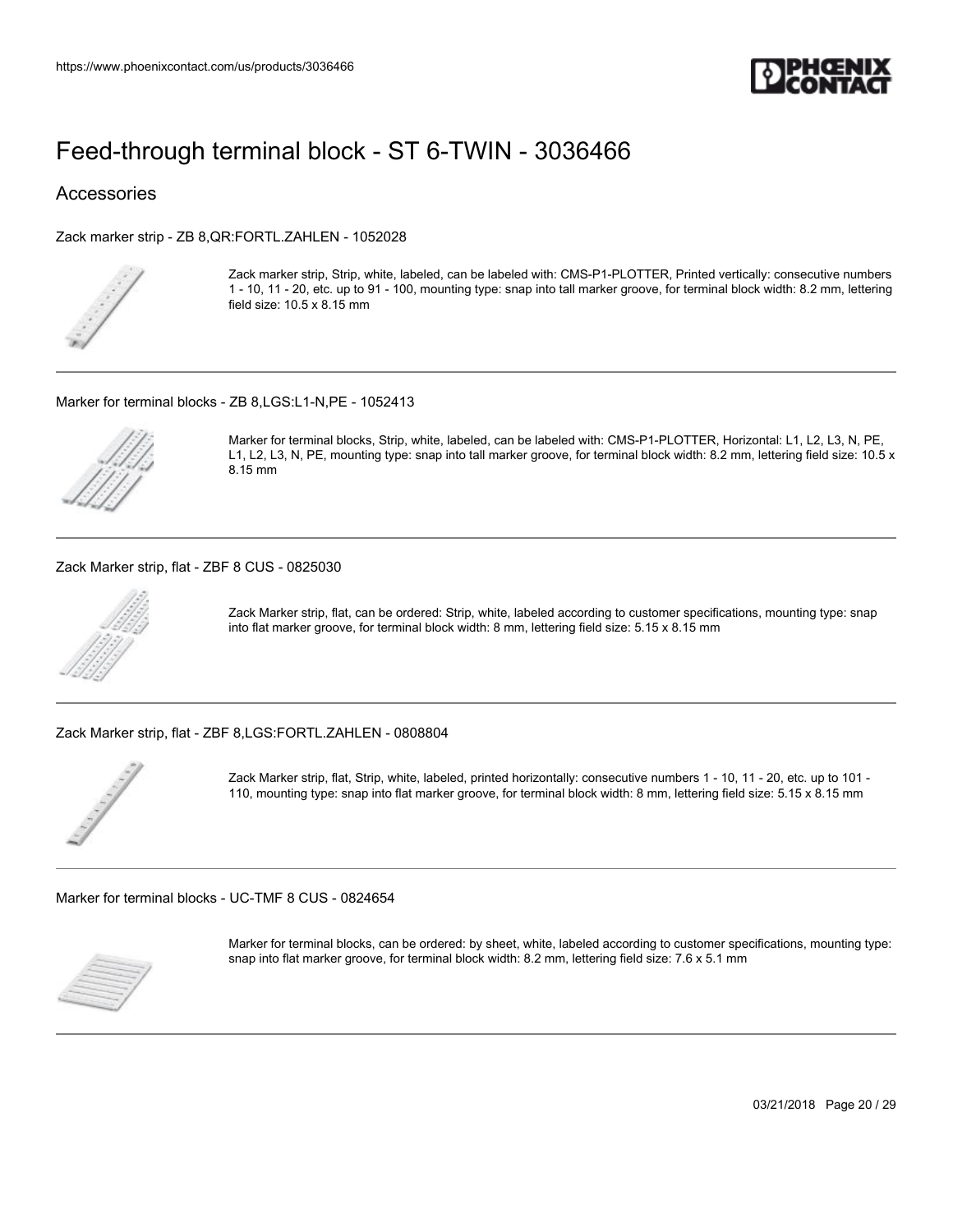

### Accessories

[Marker for terminal blocks - UCT-TMF 8 CUS - 0829672](https://www.phoenixcontact.com/us/products/0829672)



Marker for terminal blocks, can be ordered: by sheet, white, labeled according to customer specifications, mounting type: snap into flat marker groove, for terminal block width: 8.2 mm, lettering field size: 7.4 x 4.7 mm

#### Partition plate

[Spacer plate - DP PS-8 - 3036741](https://www.phoenixcontact.com/us/products/3036741)



Spacer plate, length: 22.4 mm, width: 8.2 mm, height: 29 mm, number of positions: 1, color: red

#### Planning and marking software

[Software - CLIP-PROJECT ADVANCED - 5146040](https://www.phoenixcontact.com/us/products/5146040)



Multilingual software for convenient configuration of Phoenix Contact products on standard DIN rails.

[Software - CLIP-PROJECT PROFESSIONAL - 5146053](https://www.phoenixcontact.com/us/products/5146053)



Multilingual software for terminal strip configuration. A marking module enables the professional marking of markers and labels for identifying terminal blocks, conductors and cables, and devices.

Reducing bridge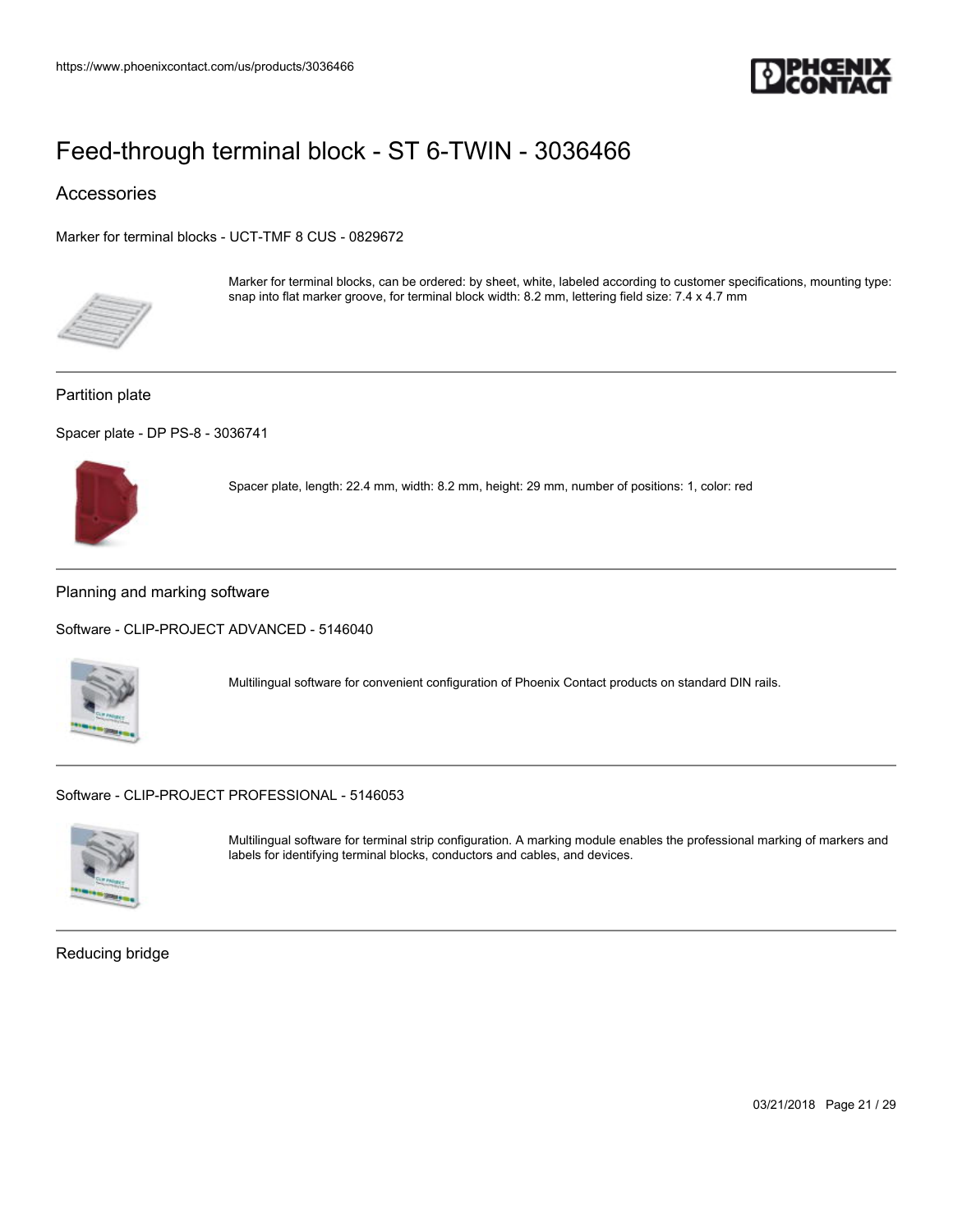

### Accessories

[Reducing bridge - RB 16-6 - 3047072](https://www.phoenixcontact.com/us/products/3047072)



Reducing bridge, pitch: 12.2 mm, number of positions: 2, color: red

[Reducing bridge - RB ST 6-\(2,5/4\) - 3030860](https://www.phoenixcontact.com/us/products/3030860)



Reducing bridge, pitch: 9 mm, length: 30 mm, width: 14.3 mm, number of positions: 2, color: red

#### Screwdriver tools

[Screwdriver - SZF 2-0,8X4,0 - 1204520](https://www.phoenixcontact.com/us/products/1204520)



Actuation tool, for ST terminal blocks, also suitable for use as a bladed screwdriver, size: 0.8 x 4.0 x 100 mm, 2component grip, with non-slip grip

#### Short-circuit connector

[Short-circuit connector - FBSRH 2-8 - 3033802](https://www.phoenixcontact.com/us/products/3033802)



Short-circuit connector, pitch: 8.2 mm, width: 14.7 mm, number of positions: 2, color: red

[Short-circuit connector - FBSRH 3-8 - 3033803](https://www.phoenixcontact.com/us/products/3033803)



Short-circuit connector, pitch: 8.2 mm, width: 22.9 mm, number of positions: 3, color: red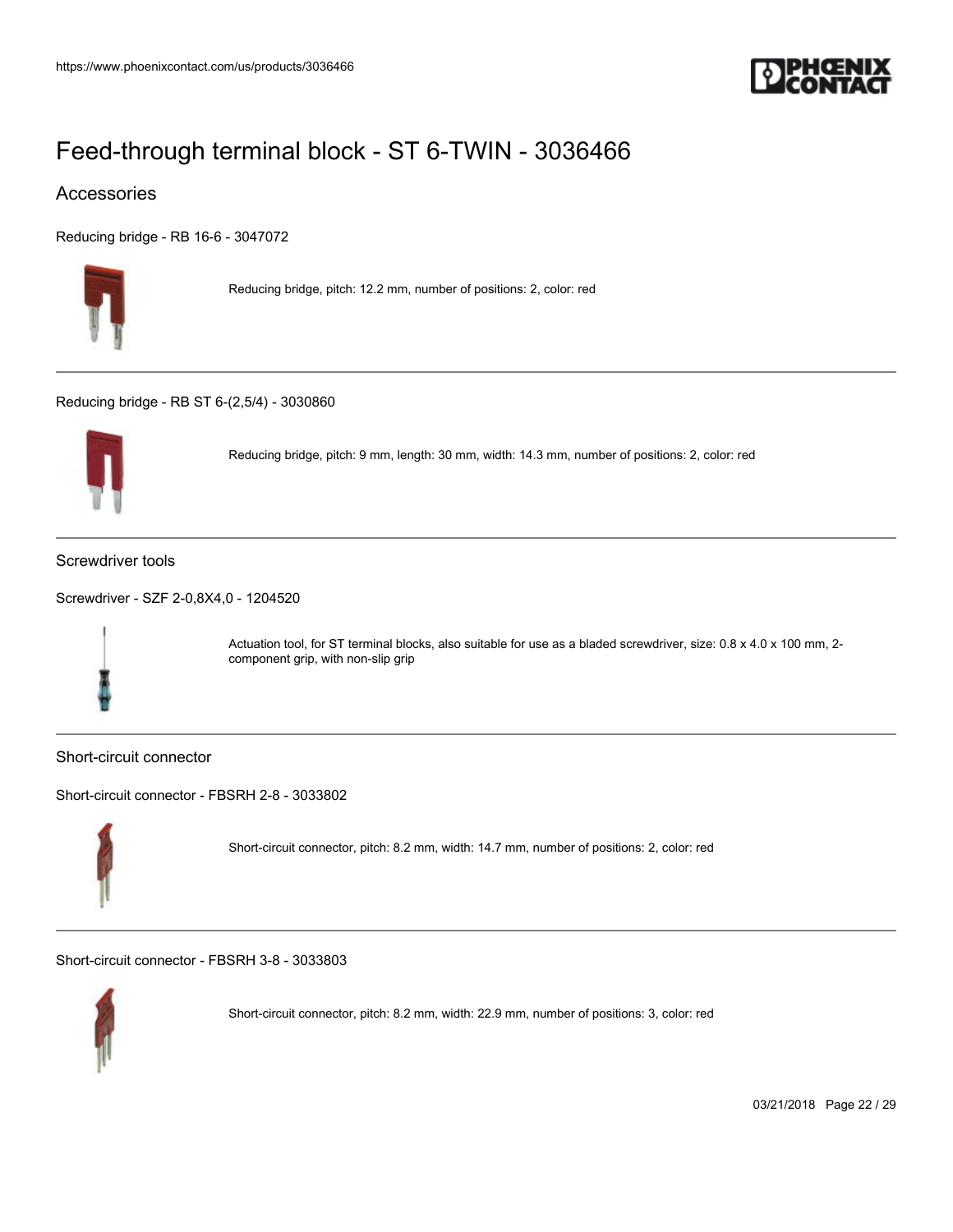

### Accessories

[Short-circuit connector - FBSRH 4-8 - 3033804](https://www.phoenixcontact.com/us/products/3033804)



Short-circuit connector, pitch: 8.2 mm, width: 31.1 mm, number of positions: 4, color: red

Switching jumper

[Switching jumper - SB-MER 2-8 - 3000587](https://www.phoenixcontact.com/us/products/3000587)



Switching jumper, pitch: 8.2 mm, length: 24.7 mm, width: 16.4 mm, number of positions: 2, color: gray/orange

[Switching jumper - SB-MER 3-8 - 3000588](https://www.phoenixcontact.com/us/products/3000588)



Switching jumper, pitch: 8.2 mm, length: 24.7 mm, width: 24.6 mm, number of positions: 3, color: gray/orange

[Switching jumper - SB-MER 4-8 - 3000589](https://www.phoenixcontact.com/us/products/3000589)



Switching jumper, pitch: 8.2 mm, length: 24.7 mm, width: 32.8 mm, number of positions: 4, color: gray/orange

Terminal marking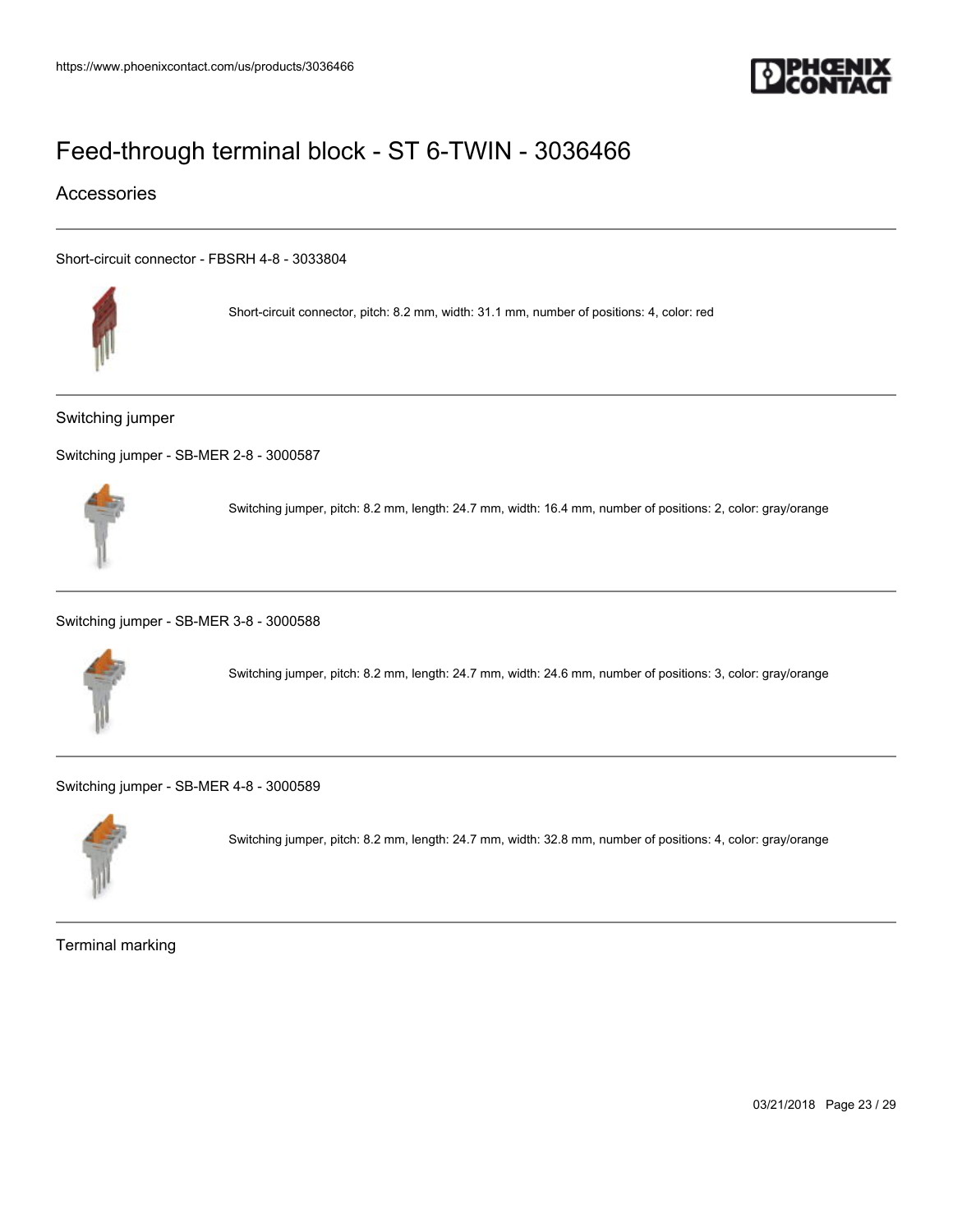

### Accessories

[Zack marker strip - ZB 8:UNBEDRUCKT - 1052002](https://www.phoenixcontact.com/us/products/1052002)



Zack marker strip, Strip, white, unlabeled, can be labeled with: CMS-P1-PLOTTER, PLOTMARK, mounting type: snap into tall marker groove, for terminal block width: 8.2 mm, lettering field size: 10.5 x 8.15 mm

[Marker for terminal blocks - UC-TM 8 - 0818072](https://www.phoenixcontact.com/us/products/0818072)



Marker for terminal blocks, Sheet, white, unlabeled, can be labeled with: BLUEMARK CLED, BLUEMARK LED, CMS-P1- PLOTTER, PLOTMARK, mounting type: snap into tall marker groove, for terminal block width: 8.2 mm, lettering field size: 7.6 x 10.5 mm

[Marker for terminal blocks - UCT-TM 8 - 0828740](https://www.phoenixcontact.com/us/products/0828740)



Marker for terminal blocks, Sheet, white, unlabeled, can be labeled with: THERMOMARK PRIME, THERMOMARK CARD, BLUEMARK CLED, BLUEMARK LED, TOPMARK LASER, mounting type: snap into tall marker groove, for terminal block width: 8.2 mm, lettering field size: 7.6 x 10.5 mm

[Zack Marker strip, flat - ZBF 8:UNBEDRUCKT - 0808781](https://www.phoenixcontact.com/us/products/0808781)



Zack Marker strip, flat, Strip, white, unlabeled, can be labeled with: CMS-P1-PLOTTER, PLOTMARK, mounting type: snap into flat marker groove, for terminal block width: 8 mm, lettering field size: 5.15 x 8.15 mm

[Marker for terminal blocks - UC-TMF 8 - 0818137](https://www.phoenixcontact.com/us/products/0818137)



Marker for terminal blocks, Sheet, white, unlabeled, can be labeled with: BLUEMARK CLED, BLUEMARK LED, CMS-P1-PLOTTER, PLOTMARK, mounting type: snap into flat marker groove, for terminal block width: 8.2 mm, lettering field size: 7.6 x 5.1 mm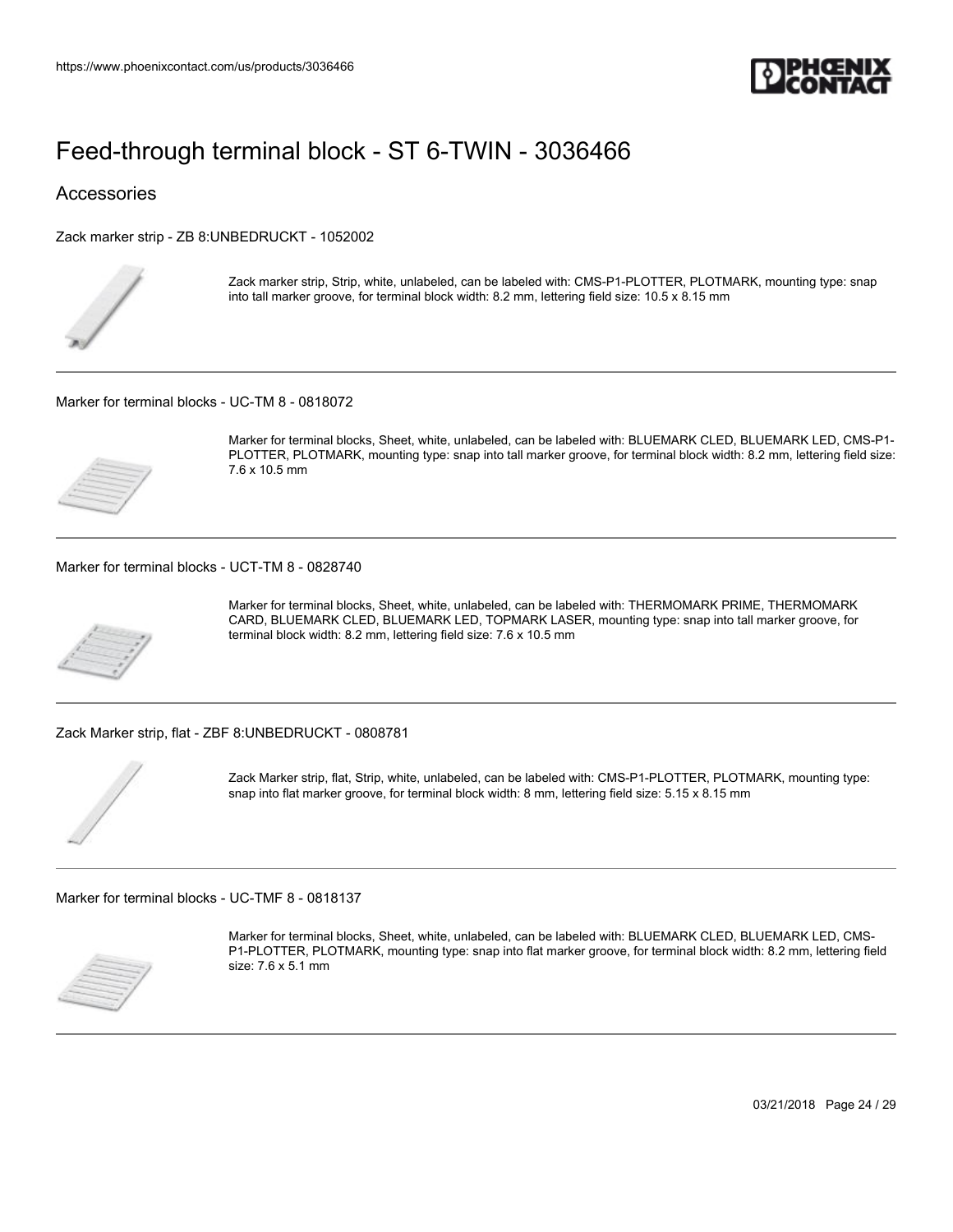

### Accessories

[Marker for terminal blocks - UCT-TMF 8 - 0828748](https://www.phoenixcontact.com/us/products/0828748)



Marker for terminal blocks, Sheet, white, unlabeled, can be labeled with: THERMOMARK PRIME, THERMOMARK CARD, BLUEMARK CLED, BLUEMARK LED, TOPMARK LASER, mounting type: snap into flat marker groove, for terminal block width: 8.2 mm, lettering field size: 7.4 x 4.7 mm

#### Test plug terminal block

#### [Test plugs - PS-6 - 3030996](https://www.phoenixcontact.com/us/products/3030996)



Test plugs, color: red

[Test plugs - PS-6/2,3MM RD - 3038736](https://www.phoenixcontact.com/us/products/3038736)



Test plugs, color: red

[Test plugs - PS-8 - 3031005](https://www.phoenixcontact.com/us/products/3031005)



Test plugs, color: red

[Test plugs - PS-8/2,3MM RD - 3048564](https://www.phoenixcontact.com/us/products/3048564)



Test plugs, color: red

03/21/2018 Page 25 / 29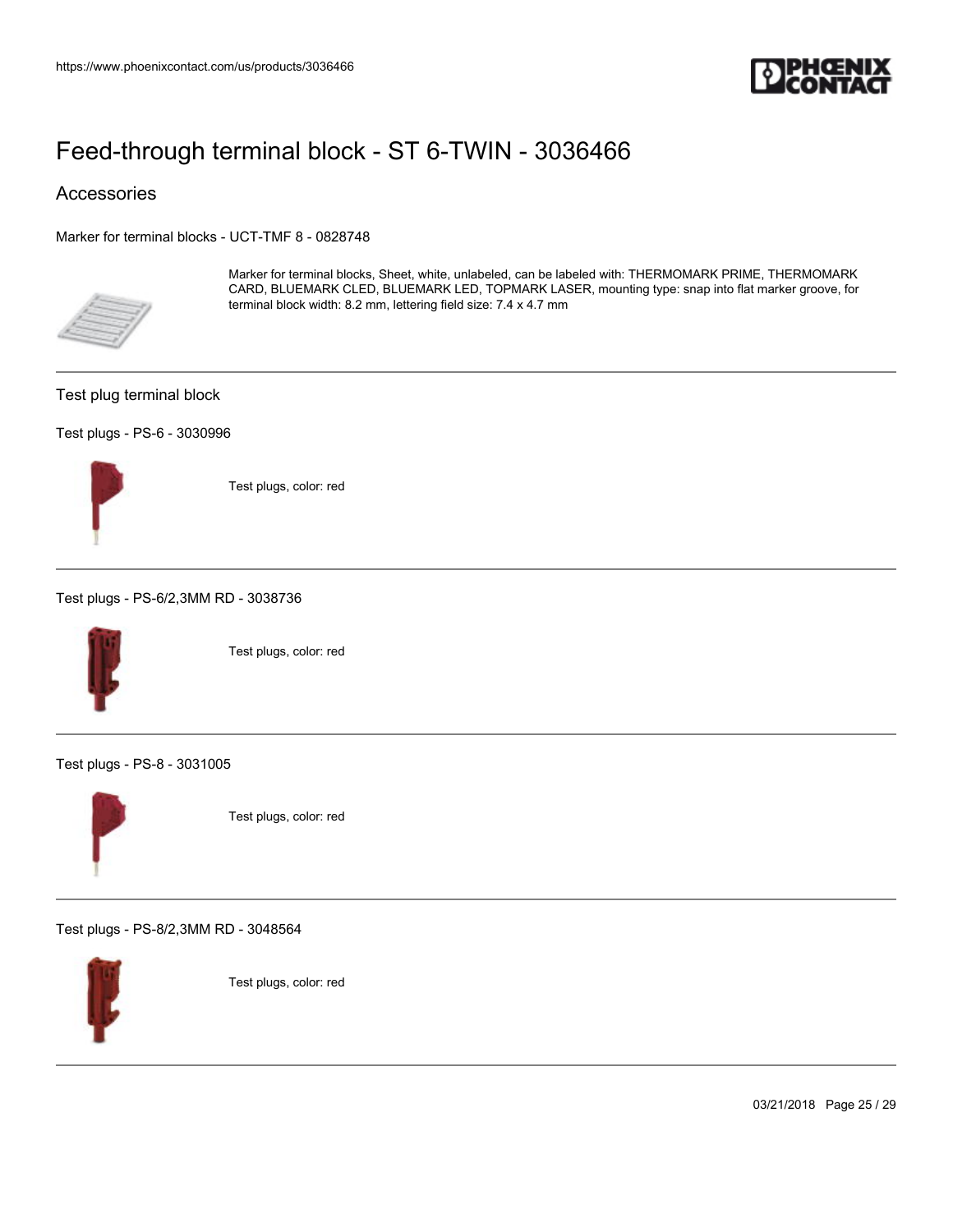

### Accessories

Test socket

[Test adapter - PAI-4-FIX BU - 3032729](https://www.phoenixcontact.com/us/products/3032729)



[Test adapter - PAI-4-FIX OG - 3034455](https://www.phoenixcontact.com/us/products/3034455)



4 mm test adapter, for terminal blocks with 8.2 mm pitch

[Test adapter - PAI-4-FIX YE - 3032745](https://www.phoenixcontact.com/us/products/3032745)

Test adapter, for 4 mm test plug and terminal blocks with 4.2 mm to 8.2 mm pitch, color: yellow

[Test adapter - PAI-4-FIX RD - 3032732](https://www.phoenixcontact.com/us/products/3032732)

Test adapter, for 4 mm test plug and terminal blocks with 4.2 mm to 8.2 mm pitch, color: red

[Test adapter - PAI-4-FIX GN - 3032758](https://www.phoenixcontact.com/us/products/3032758)

Test adapter, for 4 mm test plug and terminal blocks with 4.2 mm to 8.2 mm pitch, color: green

03/21/2018 Page 26 / 29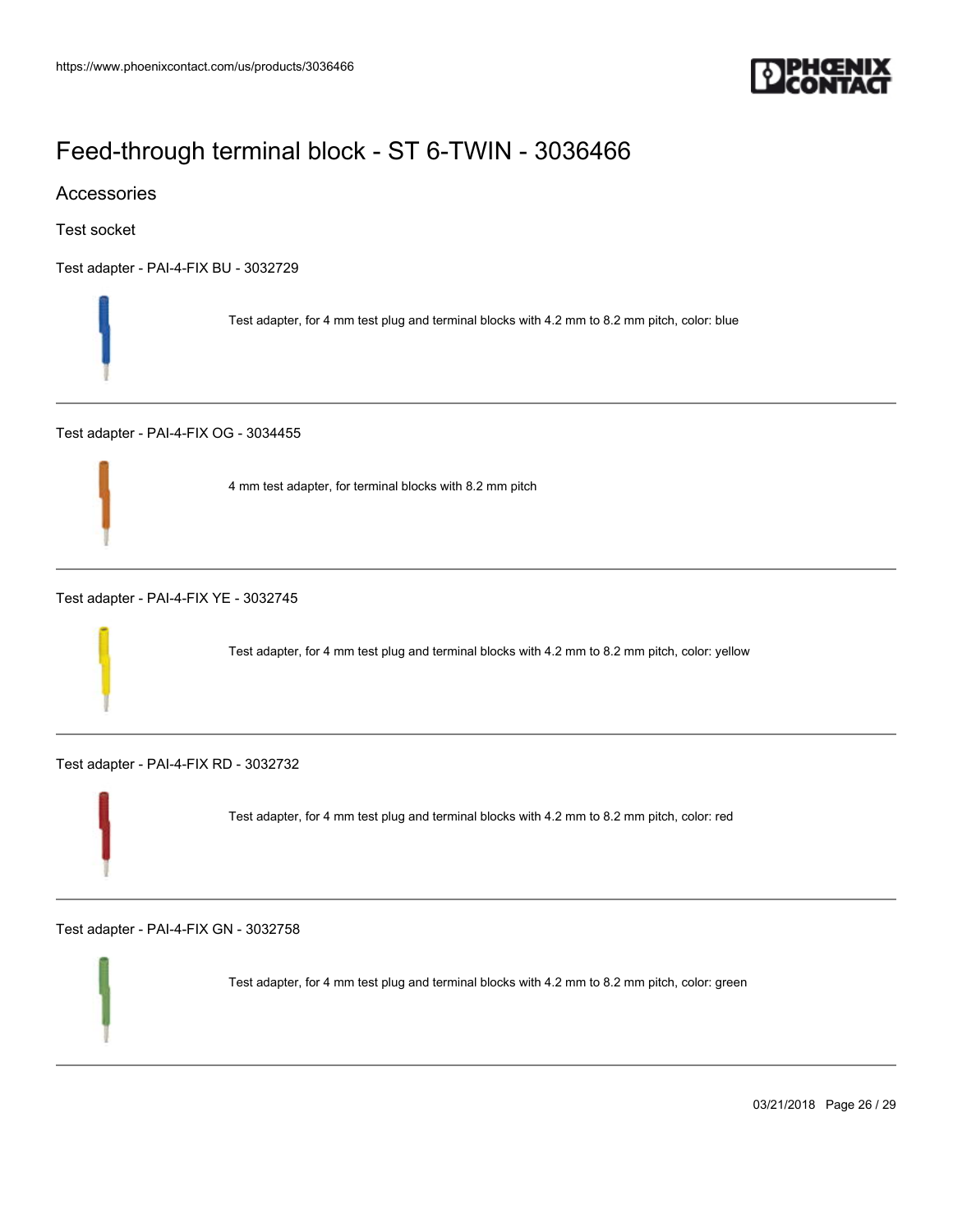

### Accessories

[Test adapter - PAI-4-FIX BK - 3032774](https://www.phoenixcontact.com/us/products/3032774)

Test adapter, for 4 mm test plug and terminal blocks with 4.2 mm to 8.2 mm pitch, color: black

[Test adapter - PAI-4-FIX GY - 3032790](https://www.phoenixcontact.com/us/products/3032790)

Test adapter, for 4 mm test plug and terminal blocks with 4.2 mm to 8.2 mm pitch, color: gray

[Test adapter - PAI-4-FIX VT - 3032761](https://www.phoenixcontact.com/us/products/3032761)

Test adapter, for 4 mm test plug and terminal blocks with 4.2 mm to 8.2 mm pitch, color: violet

[Test adapter - PAI-4-FIX BN - 3032787](https://www.phoenixcontact.com/us/products/3032787)

Test adapter, for 4 mm test plug and terminal blocks with 4.2 mm to 8.2 mm pitch, color: brown

[Test adapter - PAI-4-FIX WH - 3032797](https://www.phoenixcontact.com/us/products/3032797)

4 mm test adapter, for terminal blocks with 8.2 mm pitch

03/21/2018 Page 27 / 29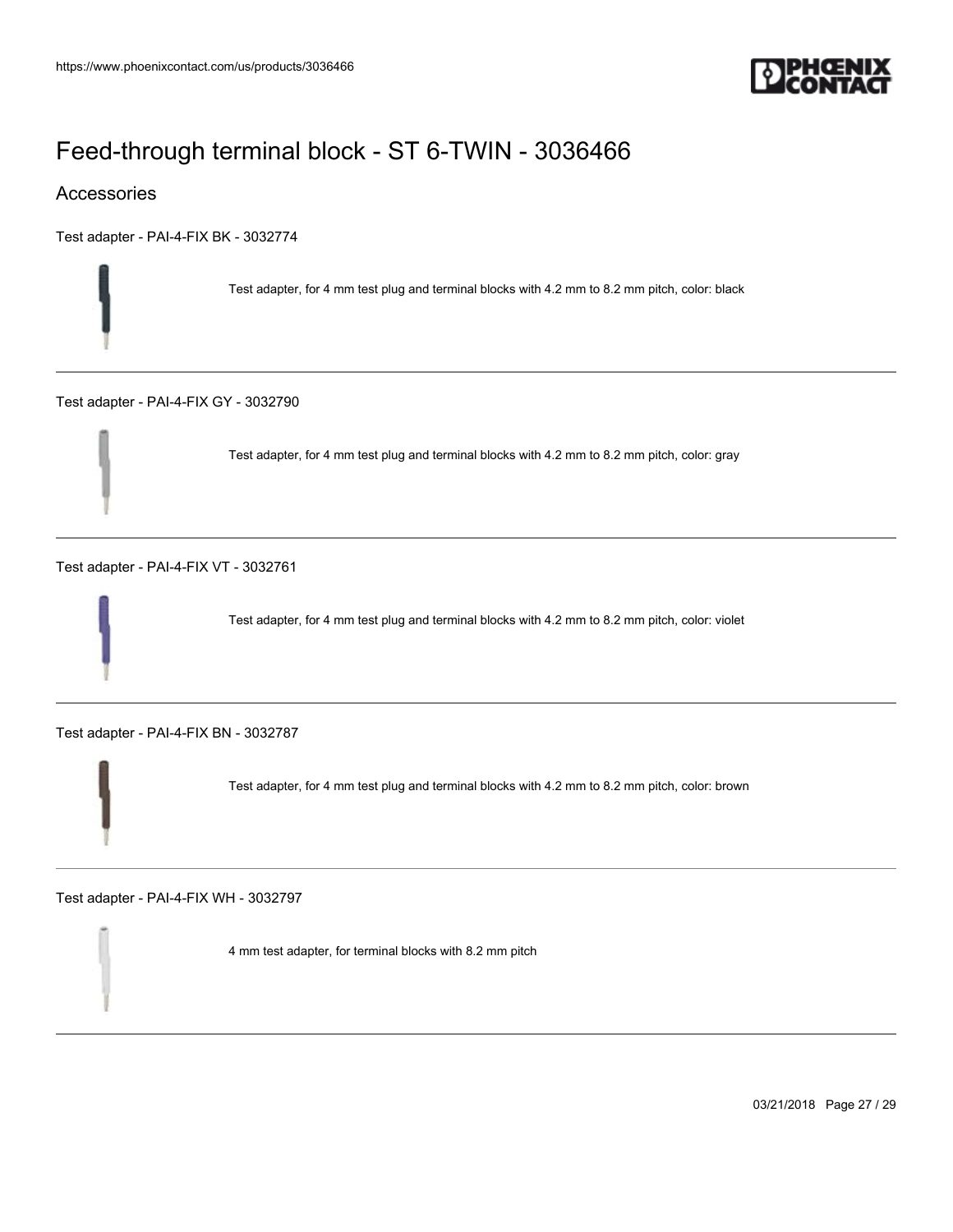

### Accessories

[Test adapter - PAIS-4-FIX GY - 3032791](https://www.phoenixcontact.com/us/products/3032791)

Test adapter, for 4 mm test plug and terminal blocks with 5.2 mm, 6.2 mm, and 8.2 mm pitch, color: gray

[Test adapter - PAIS-4-FIX BK - 3032792](https://www.phoenixcontact.com/us/products/3032792)

Test adapter, for 4 mm test plug and terminal blocks with 5.2 mm, 6.2 mm, and 8.2 mm pitch, color: black

[Test adapter - PAIS-4-FIX RD - 3032793](https://www.phoenixcontact.com/us/products/3032793)



Test adapter, for 4 mm test plug and terminal blocks with 5.2 mm, 6.2 mm, and 8.2 mm pitch, color: red

[Test adapter - PAIS-4-FIX BU - 3032798](https://www.phoenixcontact.com/us/products/3032798)

Test adapter, for 4 mm test plug and terminal blocks with 5.2 mm, 6.2 mm, and 8.2 mm pitch, color: blue

[Test adapter - PAIS-4-FIX YE - 3032799](https://www.phoenixcontact.com/us/products/3032799)

Test adapter, for 4 mm test plug and terminal blocks with 5.2 mm, 6.2 mm, and 8.2 mm pitch, color: yellow